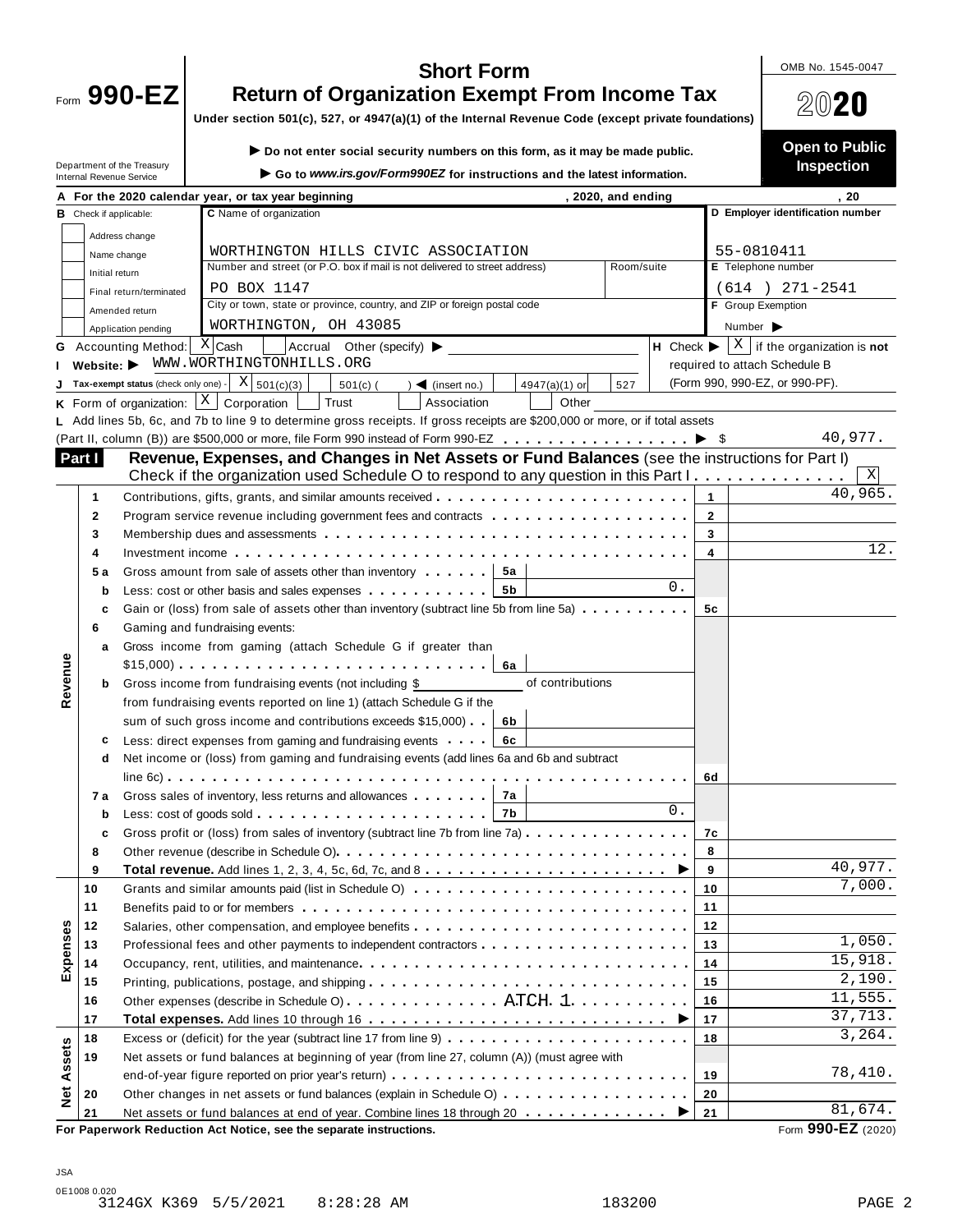| Form 990-EZ (2020)                                                                                                                                                                                                                                                                                                                                                                                                                                                              |                                                                                        |                                                         |                                            | Page 2                                                                                                 |
|---------------------------------------------------------------------------------------------------------------------------------------------------------------------------------------------------------------------------------------------------------------------------------------------------------------------------------------------------------------------------------------------------------------------------------------------------------------------------------|----------------------------------------------------------------------------------------|---------------------------------------------------------|--------------------------------------------|--------------------------------------------------------------------------------------------------------|
| Part II Balance Sheets (see the instructions for Part II)                                                                                                                                                                                                                                                                                                                                                                                                                       |                                                                                        |                                                         |                                            |                                                                                                        |
|                                                                                                                                                                                                                                                                                                                                                                                                                                                                                 |                                                                                        |                                                         |                                            |                                                                                                        |
|                                                                                                                                                                                                                                                                                                                                                                                                                                                                                 |                                                                                        | (A) Beginning of year                                   |                                            | (B) End of year                                                                                        |
| Cash, savings, and investments <b>ATTACHMENT</b> 2<br>22                                                                                                                                                                                                                                                                                                                                                                                                                        |                                                                                        | 78,410.                                                 | 22                                         | 81,674                                                                                                 |
| 23                                                                                                                                                                                                                                                                                                                                                                                                                                                                              |                                                                                        | 0.<br>$0$ .                                             | 23                                         | 0.<br>0.                                                                                               |
| 24                                                                                                                                                                                                                                                                                                                                                                                                                                                                              |                                                                                        | 78,410.                                                 | 24                                         | 81,674.                                                                                                |
| 25<br>Total assets <b>and assets and assets and assets and assets and assets and assets and assets a</b>                                                                                                                                                                                                                                                                                                                                                                        |                                                                                        | $0$ .                                                   | 25                                         | 0.                                                                                                     |
| 26                                                                                                                                                                                                                                                                                                                                                                                                                                                                              |                                                                                        | 78,410.                                                 | 26                                         | 81,674.                                                                                                |
| Net assets or fund balances (line 27 of column (B) must agree with line 21)<br>27<br>Part III<br>Statement of Program Service Accomplishments (see the instructions for Part III)                                                                                                                                                                                                                                                                                               |                                                                                        |                                                         | 27                                         |                                                                                                        |
| Check if the organization used Schedule O to respond to any question in this Part III $\vert x \vert$<br>What is the organization's primary exempt purpose? _ ATTACHMENT 3<br>Describe the organization's program service accomplishments for each of its three largest program services,<br>as measured by expenses. In a clear and concise manner, describe the services provided, the number of<br>persons benefited, and other relevant information for each program title. |                                                                                        |                                                         | others.)                                   | <b>Expenses</b><br>(Required for section<br>$501(c)(3)$ and $501(c)(4)$<br>organizations; optional for |
| 28 ATTACHMENT 4                                                                                                                                                                                                                                                                                                                                                                                                                                                                 |                                                                                        |                                                         |                                            |                                                                                                        |
|                                                                                                                                                                                                                                                                                                                                                                                                                                                                                 |                                                                                        |                                                         |                                            |                                                                                                        |
|                                                                                                                                                                                                                                                                                                                                                                                                                                                                                 |                                                                                        |                                                         |                                            |                                                                                                        |
| 7,000.<br>(Grants \$                                                                                                                                                                                                                                                                                                                                                                                                                                                            | ) If this amount includes foreign grants, check here ▶                                 |                                                         | 28a                                        | 7,000.                                                                                                 |
| ATTACHMENT<br>5<br>29                                                                                                                                                                                                                                                                                                                                                                                                                                                           |                                                                                        |                                                         |                                            |                                                                                                        |
|                                                                                                                                                                                                                                                                                                                                                                                                                                                                                 |                                                                                        |                                                         |                                            |                                                                                                        |
| 15,919.<br>(Grants \$                                                                                                                                                                                                                                                                                                                                                                                                                                                           | If this amount includes foreign grants, check here $\qquad \qquad \blacktriangleright$ |                                                         | 29a                                        | 15,919.                                                                                                |
| ATTACHMENT 6<br>30                                                                                                                                                                                                                                                                                                                                                                                                                                                              |                                                                                        |                                                         |                                            |                                                                                                        |
|                                                                                                                                                                                                                                                                                                                                                                                                                                                                                 |                                                                                        |                                                         |                                            |                                                                                                        |
|                                                                                                                                                                                                                                                                                                                                                                                                                                                                                 |                                                                                        |                                                         |                                            |                                                                                                        |
| 10,426.<br>(Grants \$                                                                                                                                                                                                                                                                                                                                                                                                                                                           | ) If this amount includes foreign grants, check here <b>interestingly</b>              |                                                         | 30a                                        | 10,426.                                                                                                |
|                                                                                                                                                                                                                                                                                                                                                                                                                                                                                 |                                                                                        |                                                         |                                            |                                                                                                        |
| (Grants \$                                                                                                                                                                                                                                                                                                                                                                                                                                                                      | ) If this amount includes foreign grants, check here <b>Fig. 1</b>                     |                                                         | 31a                                        |                                                                                                        |
|                                                                                                                                                                                                                                                                                                                                                                                                                                                                                 |                                                                                        |                                                         | 32                                         | 33, 345.                                                                                               |
| List of Officers, Directors, Trustees, and Key Employees (list each one even if not compensated - see the instructions for Part IV)<br><b>Part IV</b>                                                                                                                                                                                                                                                                                                                           |                                                                                        |                                                         |                                            |                                                                                                        |
|                                                                                                                                                                                                                                                                                                                                                                                                                                                                                 |                                                                                        |                                                         |                                            |                                                                                                        |
| (a) Name and title                                                                                                                                                                                                                                                                                                                                                                                                                                                              | (b) Average<br>hours per week<br>devoted to position                                   | (C) Reportable<br>compensation<br>(Forms W-2/1099-MISC) | (d) Health benefits,<br>benefit plans, and | contributions to employee   (e) Estimated amount of<br>other compensation                              |
| SCOTT REEVES                                                                                                                                                                                                                                                                                                                                                                                                                                                                    |                                                                                        | (if not paid, enter -0-)                                | deferred compensation                      |                                                                                                        |
| TREASURER                                                                                                                                                                                                                                                                                                                                                                                                                                                                       | 1.00                                                                                   | $\mathsf{0}$ .                                          |                                            | $\mathsf 0$ .<br>$\mathtt{0}$ .                                                                        |
| <b>JOHN SHERIDAN</b>                                                                                                                                                                                                                                                                                                                                                                                                                                                            |                                                                                        |                                                         |                                            |                                                                                                        |
| BOARD MEMBER                                                                                                                                                                                                                                                                                                                                                                                                                                                                    | 1.00                                                                                   | 0.                                                      |                                            | 0.<br>$0$ .                                                                                            |
| MATT SHADE                                                                                                                                                                                                                                                                                                                                                                                                                                                                      |                                                                                        |                                                         |                                            |                                                                                                        |
| VICE PRES/ACTING PRESIDENT                                                                                                                                                                                                                                                                                                                                                                                                                                                      | 1.00                                                                                   | 0.                                                      |                                            | 0.<br>$0$ .                                                                                            |
| JEFF SNIDERMAN                                                                                                                                                                                                                                                                                                                                                                                                                                                                  |                                                                                        |                                                         |                                            |                                                                                                        |
| BOARD MEMBER                                                                                                                                                                                                                                                                                                                                                                                                                                                                    | 1.00                                                                                   | 0.                                                      |                                            | 0.<br>$0$ .                                                                                            |
| TERRY GREGORI                                                                                                                                                                                                                                                                                                                                                                                                                                                                   |                                                                                        |                                                         |                                            |                                                                                                        |
| BOARD MEMBER                                                                                                                                                                                                                                                                                                                                                                                                                                                                    | 1.00                                                                                   | 0.                                                      |                                            | 0.<br>$0$ .                                                                                            |
| EMMALEE TERPENNING                                                                                                                                                                                                                                                                                                                                                                                                                                                              |                                                                                        |                                                         |                                            |                                                                                                        |
| SECRETARY                                                                                                                                                                                                                                                                                                                                                                                                                                                                       | 1.00                                                                                   | 0.                                                      |                                            | 0.<br>$0$ .                                                                                            |
| <b>JOANNA FRANKS</b>                                                                                                                                                                                                                                                                                                                                                                                                                                                            |                                                                                        |                                                         |                                            |                                                                                                        |
| BOARD MEMBER                                                                                                                                                                                                                                                                                                                                                                                                                                                                    | 1.00                                                                                   | 0.                                                      |                                            | 0.<br>0.                                                                                               |
| NICHOLAS BULLET                                                                                                                                                                                                                                                                                                                                                                                                                                                                 |                                                                                        |                                                         |                                            |                                                                                                        |
| BOARD MEMBER                                                                                                                                                                                                                                                                                                                                                                                                                                                                    | 1.00                                                                                   | 0.                                                      |                                            | $0$ .<br>$0$ .                                                                                         |
|                                                                                                                                                                                                                                                                                                                                                                                                                                                                                 |                                                                                        |                                                         |                                            |                                                                                                        |
|                                                                                                                                                                                                                                                                                                                                                                                                                                                                                 |                                                                                        |                                                         |                                            |                                                                                                        |
|                                                                                                                                                                                                                                                                                                                                                                                                                                                                                 |                                                                                        |                                                         |                                            |                                                                                                        |
|                                                                                                                                                                                                                                                                                                                                                                                                                                                                                 |                                                                                        |                                                         |                                            |                                                                                                        |
|                                                                                                                                                                                                                                                                                                                                                                                                                                                                                 |                                                                                        |                                                         |                                            |                                                                                                        |
|                                                                                                                                                                                                                                                                                                                                                                                                                                                                                 |                                                                                        |                                                         |                                            |                                                                                                        |
|                                                                                                                                                                                                                                                                                                                                                                                                                                                                                 |                                                                                        |                                                         |                                            |                                                                                                        |
|                                                                                                                                                                                                                                                                                                                                                                                                                                                                                 |                                                                                        |                                                         |                                            |                                                                                                        |
|                                                                                                                                                                                                                                                                                                                                                                                                                                                                                 |                                                                                        |                                                         |                                            | Form 990-EZ (2020)                                                                                     |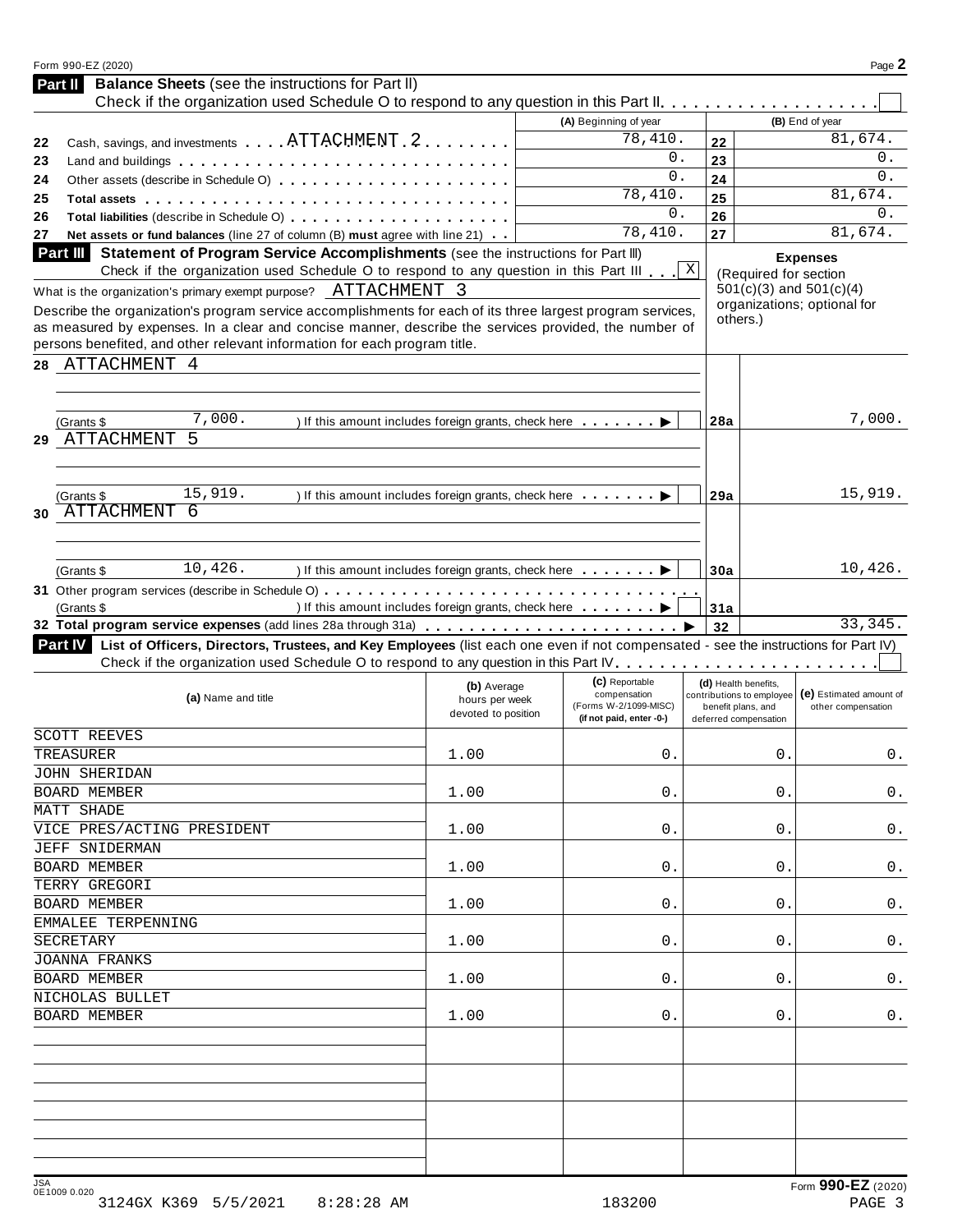|               | Form 990-EZ (2020)                                                                                                                                                                                                   |                 |                  | Page 3  |
|---------------|----------------------------------------------------------------------------------------------------------------------------------------------------------------------------------------------------------------------|-----------------|------------------|---------|
| <b>Part V</b> | Other Information (Note the Schedule A and personal benefit contract statement requirements in the<br>instructions for Part V.) Check if the organization used Schedule O to respond to any question in this Part V. |                 |                  |         |
|               |                                                                                                                                                                                                                      |                 | Yes              | No      |
| 33            | Did the organization engage in any significant activity not previously reported to the IRS? If "Yes," provide a                                                                                                      |                 |                  |         |
|               |                                                                                                                                                                                                                      | 33              |                  | Χ       |
| 34            | Were any significant changes made to the organizing or governing documents? If "Yes," attach a conformed                                                                                                             |                 |                  |         |
|               | copy of the amended documents if they reflect a change to the organization's name. Otherwise, explain the                                                                                                            | 34              |                  | Χ       |
| 35 a          | Did the organization have unrelated business gross income of \$1,000 or more during the year from business                                                                                                           |                 |                  |         |
|               |                                                                                                                                                                                                                      | 35a             |                  | Χ       |
| b             | If "Yes" to line 35a, has the organization filed a Form 990-T for the year? If "No," provide an explanation in Schedule O                                                                                            | 35 <sub>b</sub> |                  |         |
| c             | Was the organization a section $501(c)(4)$ , $501(c)(5)$ , or $501(c)(6)$ organization subject to section 6033(e) notice,                                                                                            |                 |                  |         |
|               | reporting, and proxy tax requirements during the year? If "Yes," complete Schedule C, Part III                                                                                                                       | 35 <sub>c</sub> |                  | Χ       |
| 36            | Did the organization undergo a liquidation, dissolution, termination, or significant disposition of net assets                                                                                                       |                 |                  |         |
|               |                                                                                                                                                                                                                      | 36              |                  | Χ       |
| 37 a          | Enter amount of political expenditures, direct or indirect, as described in the instructions $\blacktriangleright$ 37a                                                                                               |                 |                  |         |
| b             |                                                                                                                                                                                                                      | 37b             |                  | Χ       |
| 38a           | Did the organization borrow from, or make any loans to, any officer, director, trustee, or key employee; or were                                                                                                     |                 |                  |         |
|               | any such loans made in a prior year and still outstanding at the end of the tax year covered by this return?                                                                                                         | 38a             |                  | Χ       |
| b             | If "Yes," complete Schedule L, Part II, and enter the total amount involved.<br>38b                                                                                                                                  |                 |                  |         |
| 39            | Section 501(c)(7) organizations. Enter:                                                                                                                                                                              |                 |                  |         |
| a             | Initiation fees and capital contributions included on line 9<br>39a                                                                                                                                                  |                 |                  |         |
| b             | Gross receipts, included on line 9, for public use of club facilities<br>39 <sub>b</sub>                                                                                                                             |                 |                  |         |
| 40 a          | Section 501(c)(3) organizations. Enter amount of tax imposed on the organization during the year under:                                                                                                              |                 |                  |         |
|               | section 4911 ▶ ______________; section 4912 ▶ _____________; section 4955 ▶                                                                                                                                          |                 |                  |         |
| b             | Section 501(c)(3), 501(c)(4), and 501(c)(29) organizations. Did the organization engage in any section 4958                                                                                                          |                 |                  |         |
|               | excess benefit transaction during the year, or did it engage in an excess benefit transaction in a prior year                                                                                                        |                 |                  |         |
|               | that has not been reported on any of its prior Forms 990 or 990-EZ? If "Yes," complete Schedule L, Part I                                                                                                            | 40b             |                  | Χ       |
| c             | Section 501(c)(3), 501(c)(4), and 501(c)(29) organizations. Enter amount of tax imposed                                                                                                                              |                 |                  |         |
|               | on organization managers or disqualified persons during the year under sections 4912,                                                                                                                                |                 |                  |         |
|               |                                                                                                                                                                                                                      |                 |                  |         |
| d             | Section 501(c)(3), 501(c)(4), and 501(c)(29) organizations. Enter amount of tax on line                                                                                                                              |                 |                  |         |
|               |                                                                                                                                                                                                                      |                 |                  |         |
| е             | All organizations. At any time during the tax year, was the organization a party to a prohibited tax shelter                                                                                                         |                 |                  |         |
|               |                                                                                                                                                                                                                      | 40e             |                  | Χ       |
| 41            | List the states with which a copy of this return is filed $\blacktriangleright^{\text{OH}}$ .<br>$614 - 271 - 2541$                                                                                                  |                 |                  |         |
| 42 a          | The organization's books are in care of SCOTT REEVES<br>Telephone no. ▶<br>43235                                                                                                                                     |                 |                  |         |
|               | Located at 1212 CANDLEWOOD DRIVE COLUMBUS, OH<br>$ZIP + 4$                                                                                                                                                           |                 |                  |         |
| b             | At any time during the calendar year, did the organization have an interest in or a signature or other authority over                                                                                                |                 | Yes <sub>1</sub> | No<br>X |
|               | a financial account in a foreign country (such as a bank account, securities account, or other financial account)?   42b                                                                                             |                 |                  |         |
|               | If "Yes," enter the name of the foreign country ▶                                                                                                                                                                    |                 |                  |         |
|               | See the instructions for exceptions and filing requirements for FinCEN Form 114, Report of Foreign Bank and                                                                                                          |                 |                  |         |
|               | Financial Accounts (FBAR).<br>At any time during the calendar year, did the organization maintain an office outside the United States?                                                                               | 42c             |                  | Χ       |
| c             | If "Yes," enter the name of the foreign country ▶                                                                                                                                                                    |                 |                  |         |
| 43            | Section 4947(a)(1) nonexempt charitable trusts filing Form 990-EZ in lieu of Form 1041 - Check here                                                                                                                  |                 |                  |         |
|               |                                                                                                                                                                                                                      |                 |                  |         |
|               |                                                                                                                                                                                                                      |                 | <b>Yes</b>       | No      |
| 44 a          | Did the organization maintain any donor advised funds during the year? If "Yes," Form 990 must be                                                                                                                    |                 |                  |         |
|               |                                                                                                                                                                                                                      | 44a             |                  | Χ       |
| b             | Did the organization operate one or more hospital facilities during the year? If "Yes," Form 990 must be                                                                                                             |                 |                  |         |
|               |                                                                                                                                                                                                                      | 44b             |                  | Χ       |
| c             | Did the organization receive any payments for indoor tanning services during the year?                                                                                                                               | 44c             |                  | Χ       |
| d             | If "Yes" to line 44c, has the organization filed a Form 720 to report these payments? If "No," provide an                                                                                                            |                 |                  |         |
|               |                                                                                                                                                                                                                      | 44d             |                  |         |
| 45 a          | Did the organization have a controlled entity within the meaning of section 512(b)(13)?                                                                                                                              | 45a             |                  | Χ       |
| b             | Did the organization receive any payment from or engage in any transaction with a controlled entity within the                                                                                                       |                 |                  |         |
|               | meaning of section 512(b)(13)? If "Yes," Form 990 and Schedule R may need to be completed instead of                                                                                                                 |                 |                  |         |
|               |                                                                                                                                                                                                                      | 45b             |                  | Χ       |
|               |                                                                                                                                                                                                                      |                 |                  |         |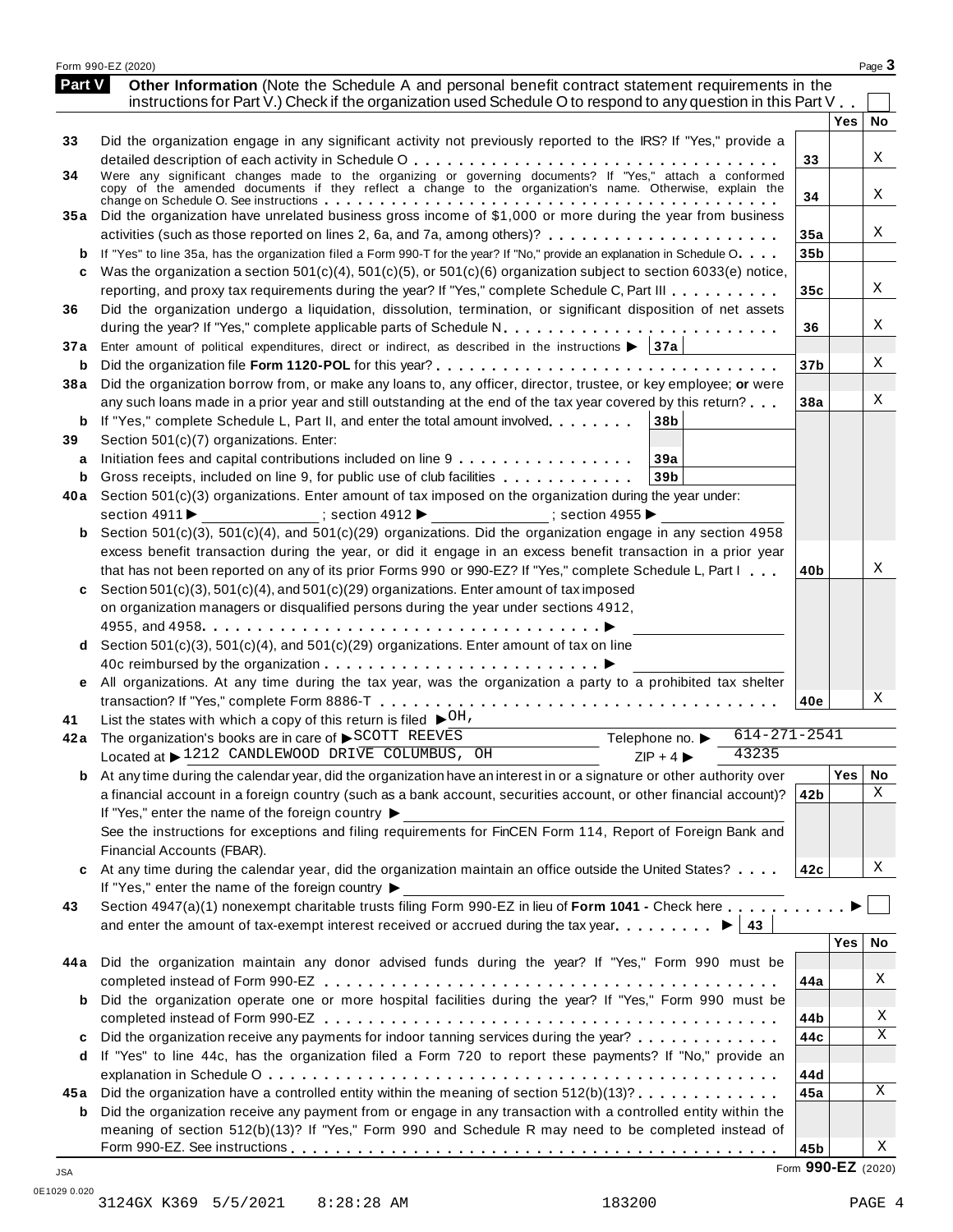|     |                                                                                                                     | Yes l | - No |  |
|-----|---------------------------------------------------------------------------------------------------------------------|-------|------|--|
| -46 | Did the organization engage, directly or indirectly, in political campaign activities on behalf of or in opposition |       |      |  |
|     | to candidates for public office? If "Yes," complete Schedule C, Part I.                                             |       |      |  |
|     |                                                                                                                     |       |      |  |

| <b>Part VI</b> | Section 501(c)(3) Organizations Only                                                                         |
|----------------|--------------------------------------------------------------------------------------------------------------|
|                | All section $501(c)(3)$ organizations must answer questions 47-49b and 52, and complete the tables for lines |
|                | 50 and 51.                                                                                                   |

|    | 50 and 51.                                                                                                 |          |              |
|----|------------------------------------------------------------------------------------------------------------|----------|--------------|
|    |                                                                                                            |          |              |
| 47 |                                                                                                            | Yes   No |              |
|    |                                                                                                            |          | X            |
| 48 | Is the organization a school as described in section $170(b)(1)(A)(ii)$ ? If "Yes," complete Schedule E 48 |          | $\mathbf{X}$ |
|    | 49a Did the organization make any transfers to an exempt non-charitable related organization? 49a          |          | X            |
|    |                                                                                                            |          |              |

**50** Complete this table for the organization's five highest compensated employees (other than officers, directors, trustees, and key employees) who each received more than \$100,000 of compensation from the organization. If there is none, enter "None."

| (a) Name and title of each employee | (b) Average<br>hours per week<br>devoted to position | (c) Reportable<br>compensation<br>(Forms W-2/1099-MISC) | (d) Health benefits,<br>contributions to employee<br>benefit plans, and deferred<br>compensation | (e) Estimated amount of<br>other compensation |
|-------------------------------------|------------------------------------------------------|---------------------------------------------------------|--------------------------------------------------------------------------------------------------|-----------------------------------------------|
|                                     |                                                      |                                                         |                                                                                                  |                                               |
| NONE                                |                                                      |                                                         |                                                                                                  |                                               |
|                                     |                                                      |                                                         |                                                                                                  |                                               |
|                                     |                                                      |                                                         |                                                                                                  |                                               |
|                                     |                                                      |                                                         |                                                                                                  |                                               |
|                                     |                                                      |                                                         |                                                                                                  |                                               |
|                                     |                                                      |                                                         |                                                                                                  |                                               |
|                                     |                                                      |                                                         |                                                                                                  |                                               |
|                                     |                                                      |                                                         |                                                                                                  |                                               |
|                                     |                                                      |                                                         |                                                                                                  |                                               |

f Total number of other employees paid over \$100,000 . . . . . . .  $\blacktriangleright$ 

**51** Complete this table for the organization's five highest compensated independent contractors who each received more than \$100,000 of compensation from the organization. If there is none, enter "None."

| (a) Name and business address of each independent contractor | (b) Type of service | (c) Compensation |
|--------------------------------------------------------------|---------------------|------------------|
|                                                              |                     |                  |
| NONE                                                         |                     |                  |
|                                                              |                     |                  |
|                                                              |                     |                  |
|                                                              |                     |                  |
|                                                              |                     |                  |
|                                                              |                     |                  |
|                                                              |                     |                  |
|                                                              |                     |                  |
|                                                              |                     |                  |

**d** Total number of other independent contractors each receiving over \$100,000 **m b**<br>**52** Did the organization complete Schedule A? **Note:** All section 501(c)(3) organ **52** Did the organization complete Schedule A? **Note:** All section 501(c)(3) organizations must attach a completed Schedule <sup>A</sup> m m m m m m m m m m m m m m m m m m m m m m m m m m m m m m m m m m m m m m m m m m m m m m m I **Yes No** X

Under penalties of perjury, I declare that I have examined this return, including accompanying schedules and statements, and to the best of my knowledge and belief, it is true, correct, and complete. Declaration of preparer (other than officer) is based on all information of which preparer has any knowledge.

|                                                                                                                                                                                                                                                                                                                          | PTIN<br>if<br>Check                                                                   |
|--------------------------------------------------------------------------------------------------------------------------------------------------------------------------------------------------------------------------------------------------------------------------------------------------------------------------|---------------------------------------------------------------------------------------|
| Preparer's signature<br>Print/Type preparer's name<br>Digitally signed By David M. Reape,<br>Paid<br>David M. Reape, CPA CPA<br>DAVID M REAPE, CPA<br>Preparer<br>Date: 2021.05.05 17:37:12 -04 00'<br><b>HM&amp;CO</b><br>Firm's name<br><b>Use Only</b><br>CHAGRIN BLVD.,<br>SUITE 700<br>23240<br>▶<br>Firm's address | P00068117<br>self-employed<br>34-1663157<br>Firm's $EIN$<br>216-831-1200<br>Phone no. |
| May the IRS discuss this return with the preparer shown above? See instructions<br>CLEVELAND, OH 44122-5450                                                                                                                                                                                                              | $X \mid$<br>Yes<br><b>No</b><br>Form 990-EZ (2020)                                    |
| <b>JSA</b><br>0E1031 0.020<br>3124GX K369 5/5/2021<br>$8:28:28$ AM<br>183200                                                                                                                                                                                                                                             | PAGE 5                                                                                |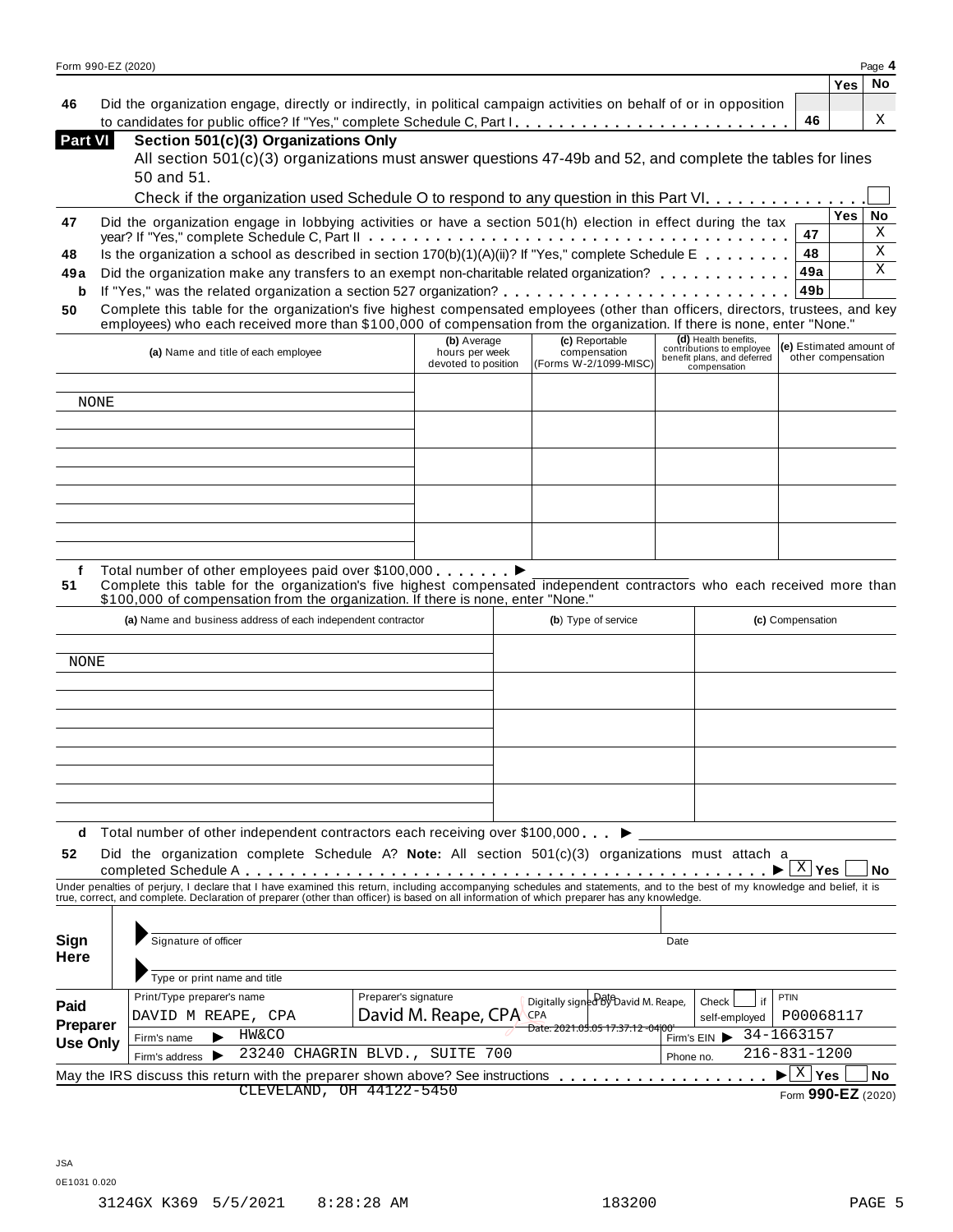SCHEDULE A **Public Charity Status and Public Support**<br>(Form 990 or 990-EZ) complete if the organization is a section 501(c)(3) organization or a section 4947(a)(1) nonexempt charitable trust. (Form 990 or 990-EZ) complete if the organization is a section 501(c)(3) organization or a section 4947(a)(1) nonexempt charitable trust.  $2020$ 

|                                                               |                                                                                                   |                                   |                                                            |                                                                                                              |                          |                          | Complete if the organization is a section 501(c)(3) organization or a section 4947(a)(1) nonexempt charitable trust.                                                                                                                              | ZWŁU                                                                                                                         |
|---------------------------------------------------------------|---------------------------------------------------------------------------------------------------|-----------------------------------|------------------------------------------------------------|--------------------------------------------------------------------------------------------------------------|--------------------------|--------------------------|---------------------------------------------------------------------------------------------------------------------------------------------------------------------------------------------------------------------------------------------------|------------------------------------------------------------------------------------------------------------------------------|
| Department of the Treasury<br><b>Internal Revenue Service</b> |                                                                                                   |                                   |                                                            | Attach to Form 990 or Form 990-EZ.<br>Go to www.irs.gov/Form990 for instructions and the latest information. |                          |                          |                                                                                                                                                                                                                                                   | Open to Public<br><b>Inspection</b>                                                                                          |
| Name of the organization                                      |                                                                                                   |                                   |                                                            |                                                                                                              |                          |                          | Employer identification number                                                                                                                                                                                                                    |                                                                                                                              |
|                                                               |                                                                                                   |                                   | WORTHINGTON HILLS CIVIC ASSOCIATION                        |                                                                                                              |                          |                          | 55-0810411                                                                                                                                                                                                                                        |                                                                                                                              |
| Part I                                                        |                                                                                                   |                                   |                                                            |                                                                                                              |                          |                          | Reason for Public Charity Status. (All organizations must complete this part.) See instructions.                                                                                                                                                  |                                                                                                                              |
|                                                               |                                                                                                   |                                   |                                                            | The organization is not a private foundation because it is: (For lines 1 through 12, check only one box.)    |                          |                          |                                                                                                                                                                                                                                                   |                                                                                                                              |
| 1                                                             |                                                                                                   |                                   |                                                            | A church, convention of churches, or association of churches described in section 170(b)(1)(A)(i).           |                          |                          |                                                                                                                                                                                                                                                   |                                                                                                                              |
| 2                                                             |                                                                                                   |                                   |                                                            | A school described in section 170(b)(1)(A)(ii). (Attach Schedule E (Form 990 or 990-EZ).)                    |                          |                          |                                                                                                                                                                                                                                                   |                                                                                                                              |
| 3                                                             | A hospital or a cooperative hospital service organization described in section 170(b)(1)(A)(iii). |                                   |                                                            |                                                                                                              |                          |                          |                                                                                                                                                                                                                                                   |                                                                                                                              |
| 4                                                             |                                                                                                   | hospital's name, city, and state: |                                                            |                                                                                                              |                          |                          | A medical research organization operated in conjunction with a hospital described in section 170(b)(1)(A)(iii). Enter the                                                                                                                         |                                                                                                                              |
| 5                                                             |                                                                                                   |                                   |                                                            |                                                                                                              |                          |                          |                                                                                                                                                                                                                                                   | An organization operated for the benefit of a college or university owned or operated by a governmental unit described in    |
|                                                               |                                                                                                   |                                   | section 170(b)(1)(A)(iv). (Complete Part II.)              |                                                                                                              |                          |                          |                                                                                                                                                                                                                                                   |                                                                                                                              |
| 6                                                             |                                                                                                   |                                   |                                                            | A federal, state, or local government or governmental unit described in section 170(b)(1)(A)(v).             |                          |                          |                                                                                                                                                                                                                                                   |                                                                                                                              |
| 7                                                             |                                                                                                   |                                   |                                                            |                                                                                                              |                          |                          |                                                                                                                                                                                                                                                   | An organization that normally receives a substantial part of its support from a governmental unit or from the general public |
|                                                               |                                                                                                   |                                   | described in section 170(b)(1)(A)(vi). (Complete Part II.) |                                                                                                              |                          |                          |                                                                                                                                                                                                                                                   |                                                                                                                              |
| 8                                                             |                                                                                                   |                                   |                                                            | A community trust described in section 170(b)(1)(A)(vi). (Complete Part II.)                                 |                          |                          |                                                                                                                                                                                                                                                   |                                                                                                                              |
| 9                                                             |                                                                                                   |                                   |                                                            |                                                                                                              |                          |                          | An agricultural research organization described in section 170(b)(1)(A)(ix) operated in conjunction with a land-grant college                                                                                                                     |                                                                                                                              |
|                                                               |                                                                                                   |                                   |                                                            |                                                                                                              |                          |                          | or university or a non-land-grant college of agriculture (see instructions). Enter the name, city, and state of the college or                                                                                                                    |                                                                                                                              |
|                                                               | university:                                                                                       |                                   |                                                            |                                                                                                              |                          |                          |                                                                                                                                                                                                                                                   |                                                                                                                              |
| X <br>10                                                      |                                                                                                   |                                   |                                                            |                                                                                                              |                          |                          | An organization that normally receives (1) more than 331/3% of its support from contributions, membership fees, and gross                                                                                                                         |                                                                                                                              |
|                                                               |                                                                                                   |                                   |                                                            | acquired by the organization after June 30, 1975. See section 509(a)(2). (Complete Part III.)                |                          |                          | receipts from activities related to its exempt functions, subject to certain exceptions; and (2) no more than 331/3 % of its<br>support from gross investment income and unrelated business taxable income (less section 511 tax) from businesses |                                                                                                                              |
| 11                                                            |                                                                                                   |                                   |                                                            | An organization organized and operated exclusively to test for public safety. See section 509(a)(4).         |                          |                          |                                                                                                                                                                                                                                                   |                                                                                                                              |
| 12                                                            |                                                                                                   |                                   |                                                            |                                                                                                              |                          |                          | An organization organized and operated exclusively for the benefit of, to perform the functions of, or to carry out the purposes                                                                                                                  |                                                                                                                              |
|                                                               |                                                                                                   |                                   |                                                            |                                                                                                              |                          |                          | of one or more publicly supported organizations described in section 509(a)(1) or section 509(a)(2). See section 509(a)(3).                                                                                                                       |                                                                                                                              |
|                                                               |                                                                                                   |                                   |                                                            |                                                                                                              |                          |                          | Check the box in lines 12a through 12d that describes the type of supporting organization and complete lines 12e, 12f, and 12g.                                                                                                                   |                                                                                                                              |
| a                                                             |                                                                                                   |                                   |                                                            |                                                                                                              |                          |                          | Type I. A supporting organization operated, supervised, or controlled by its supported organization(s), typically by giving                                                                                                                       |                                                                                                                              |
|                                                               |                                                                                                   |                                   |                                                            |                                                                                                              |                          |                          | the supported organization(s) the power to regularly appoint or elect a majority of the directors or trustees of the                                                                                                                              |                                                                                                                              |
|                                                               |                                                                                                   |                                   |                                                            | supporting organization. You must complete Part IV, Sections A and B.                                        |                          |                          |                                                                                                                                                                                                                                                   |                                                                                                                              |
| b                                                             |                                                                                                   |                                   |                                                            |                                                                                                              |                          |                          | Type II. A supporting organization supervised or controlled in connection with its supported organization(s), by having                                                                                                                           |                                                                                                                              |
|                                                               |                                                                                                   |                                   |                                                            |                                                                                                              |                          |                          | control or management of the supporting organization vested in the same persons that control or manage the supported                                                                                                                              |                                                                                                                              |
|                                                               |                                                                                                   |                                   |                                                            | organization(s). You must complete Part IV, Sections A and C.                                                |                          |                          |                                                                                                                                                                                                                                                   |                                                                                                                              |
| c                                                             |                                                                                                   |                                   |                                                            |                                                                                                              |                          |                          | Type III functionally integrated. A supporting organization operated in connection with, and functionally integrated with,                                                                                                                        |                                                                                                                              |
|                                                               |                                                                                                   |                                   |                                                            | its supported organization(s) (see instructions). You must complete Part IV, Sections A, D, and E.           |                          |                          |                                                                                                                                                                                                                                                   |                                                                                                                              |
| d                                                             |                                                                                                   |                                   |                                                            |                                                                                                              |                          |                          | Type III non-functionally integrated. A supporting organization operated in connection with its supported organization(s)                                                                                                                         |                                                                                                                              |
|                                                               |                                                                                                   |                                   |                                                            |                                                                                                              |                          |                          | that is not functionally integrated. The organization generally must satisfy a distribution requirement and an attentiveness                                                                                                                      |                                                                                                                              |
|                                                               |                                                                                                   |                                   |                                                            | requirement (see instructions). You must complete Part IV, Sections A and D, and Part V.                     |                          |                          |                                                                                                                                                                                                                                                   |                                                                                                                              |
| е                                                             |                                                                                                   |                                   |                                                            |                                                                                                              |                          |                          | Check this box if the organization received a written determination from the IRS that it is a Type I, Type II, Type III                                                                                                                           |                                                                                                                              |
|                                                               |                                                                                                   |                                   |                                                            | functionally integrated, or Type III non-functionally integrated supporting organization.                    |                          |                          |                                                                                                                                                                                                                                                   |                                                                                                                              |
| f                                                             |                                                                                                   |                                   |                                                            |                                                                                                              |                          |                          |                                                                                                                                                                                                                                                   |                                                                                                                              |
| g                                                             |                                                                                                   |                                   |                                                            | Provide the following information about the supported organization(s).                                       |                          |                          |                                                                                                                                                                                                                                                   |                                                                                                                              |
| (i) Name of supported organization                            |                                                                                                   |                                   | (ii) EIN                                                   | (iii) Type of organization                                                                                   |                          | (iv) Is the organization | (v) Amount of monetary                                                                                                                                                                                                                            | (vi) Amount of                                                                                                               |
|                                                               |                                                                                                   |                                   |                                                            | (described on lines 1-10                                                                                     | listed in your governing |                          | support (see                                                                                                                                                                                                                                      | other support (see                                                                                                           |
|                                                               |                                                                                                   |                                   |                                                            | above (see instructions))                                                                                    | Yes                      | document?<br>No          | instructions)                                                                                                                                                                                                                                     | instructions)                                                                                                                |
|                                                               |                                                                                                   |                                   |                                                            |                                                                                                              |                          |                          |                                                                                                                                                                                                                                                   |                                                                                                                              |
| (A)                                                           |                                                                                                   |                                   |                                                            |                                                                                                              |                          |                          |                                                                                                                                                                                                                                                   |                                                                                                                              |
| (B)                                                           |                                                                                                   |                                   |                                                            |                                                                                                              |                          |                          |                                                                                                                                                                                                                                                   |                                                                                                                              |
| (C)                                                           |                                                                                                   |                                   |                                                            |                                                                                                              |                          |                          |                                                                                                                                                                                                                                                   |                                                                                                                              |
| (D)                                                           |                                                                                                   |                                   |                                                            |                                                                                                              |                          |                          |                                                                                                                                                                                                                                                   |                                                                                                                              |
| (E)                                                           |                                                                                                   |                                   |                                                            |                                                                                                              |                          |                          |                                                                                                                                                                                                                                                   |                                                                                                                              |
|                                                               |                                                                                                   |                                   |                                                            |                                                                                                              |                          |                          |                                                                                                                                                                                                                                                   |                                                                                                                              |
| <b>Total</b>                                                  |                                                                                                   |                                   |                                                            |                                                                                                              |                          |                          |                                                                                                                                                                                                                                                   |                                                                                                                              |

For Paperwork Reduction Act Notice, see the Instructions for Form 990 or 990-EZ. Schedule A (Form 990 or 990-EZ) 2020 JSA 0E1210 0.030 3124GX K369 5/5/2021 8:28:28 AM 183200 PAGE 6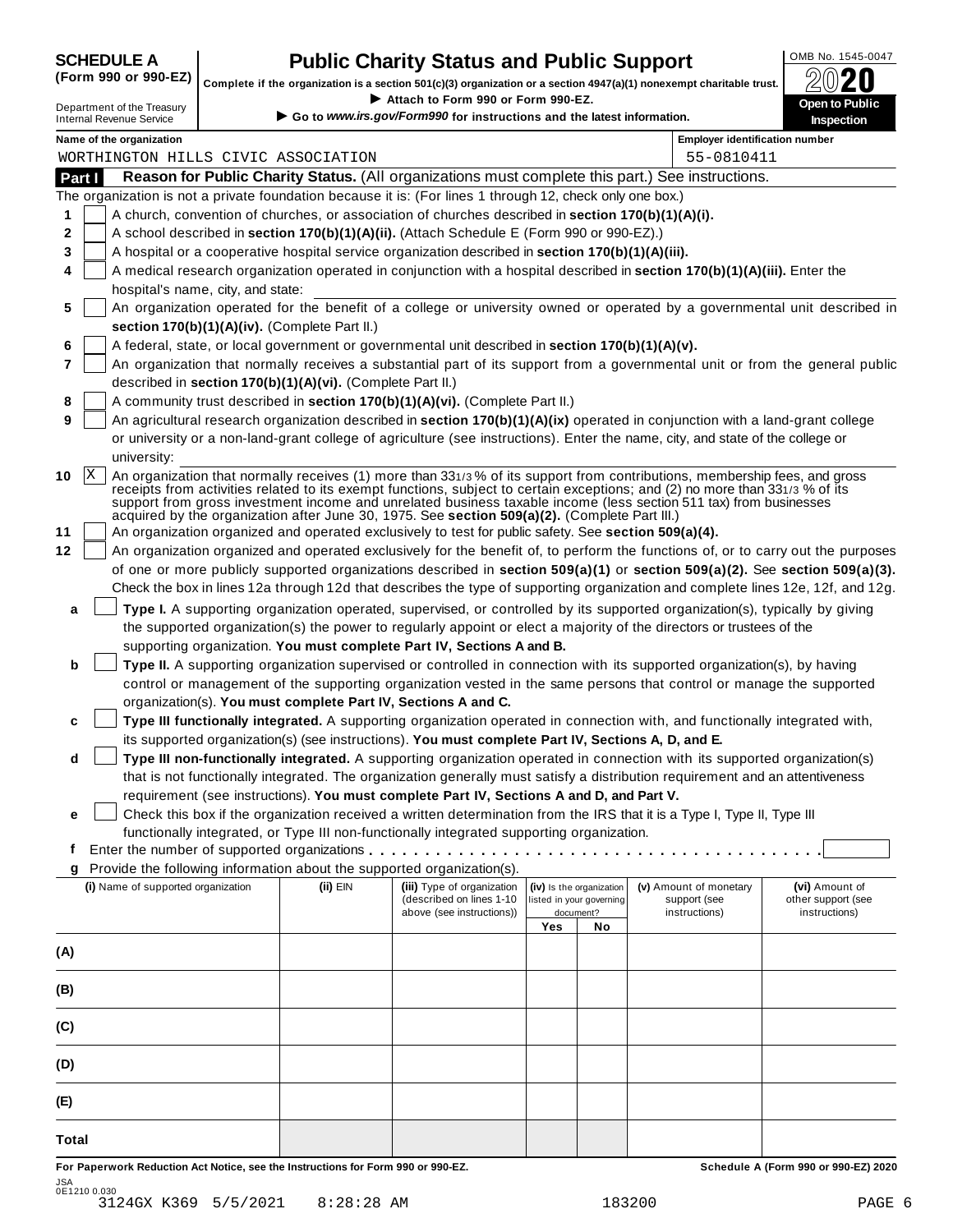**Support Schedule for Organizations Described in Sections 170(b)(1)(A)(iv) and 170(b)(1)(A)(vi)** (Complete only if you checked the box on line 5, 7, or 8 of Part I or if the organization failed to qualify under Part III. If the organization fails to qualify under the tests listed below, please complete Part III.) **Part II**

|              | <b>Section A. Public Support</b>                                                                                                                                                                                                                                                    |          |            |            |            |            |           |  |  |
|--------------|-------------------------------------------------------------------------------------------------------------------------------------------------------------------------------------------------------------------------------------------------------------------------------------|----------|------------|------------|------------|------------|-----------|--|--|
|              | Calendar year (or fiscal year beginning in) ▶                                                                                                                                                                                                                                       | (a) 2016 | (b) $2017$ | (c) 2018   | $(d)$ 2019 | (e) 2020   | (f) Total |  |  |
| 1.           | Gifts, grants, contributions, and<br>membership fees received. (Do not<br>include any "unusual grants.")                                                                                                                                                                            |          |            |            |            |            |           |  |  |
| $\mathbf{2}$ | Tax revenues levied for the<br>organization's benefit and either paid to<br>or expended on its behalf                                                                                                                                                                               |          |            |            |            |            |           |  |  |
| 3            | The value of services or facilities<br>furnished by a governmental unit to the<br>organization without charge                                                                                                                                                                       |          |            |            |            |            |           |  |  |
| 4            | Total. Add lines 1 through 3                                                                                                                                                                                                                                                        |          |            |            |            |            |           |  |  |
| 5            | The portion of total contributions by<br>each person (other than a<br>governmental unit or publicly<br>supported organization) included on<br>line 1 that exceeds 2% of the amount<br>shown on line 11, column (f)                                                                  |          |            |            |            |            |           |  |  |
| 6            | Public support. Subtract line 5 from line 4                                                                                                                                                                                                                                         |          |            |            |            |            |           |  |  |
|              | <b>Section B. Total Support</b>                                                                                                                                                                                                                                                     |          |            |            |            |            |           |  |  |
|              | Calendar year (or fiscal year beginning in)                                                                                                                                                                                                                                         | (a) 2016 | (b) 2017   | $(c)$ 2018 | $(d)$ 2019 | (e) $2020$ | (f) Total |  |  |
| 7<br>8       | Amounts from line 4<br>Gross income from interest, dividends,<br>payments received on securities loans,<br>rents, royalties, and income from<br>similar sources experiences                                                                                                         |          |            |            |            |            |           |  |  |
| 9            | Net income from unrelated business<br>activities, whether or not the business<br>is regularly carried on the control of the set of the set of the set of the set of the set of the set of the s                                                                                     |          |            |            |            |            |           |  |  |
| 10           | Other income. Do not include gain or<br>loss from the sale of capital assets<br>(Explain in Part VI.)                                                                                                                                                                               |          |            |            |            |            |           |  |  |
| 11           | Total support. Add lines 7 through 10                                                                                                                                                                                                                                               |          |            |            |            |            |           |  |  |
| 12           |                                                                                                                                                                                                                                                                                     |          |            |            |            |            |           |  |  |
| 13           | First 5 years. If the Form 990 is for the organization's first, second, third, fourth, or fifth tax year as a section 501(c)(3)<br>organization, check this box and stop here entitled as a series of the series of the series of the series of the series of $\blacktriangleright$ |          |            |            |            |            |           |  |  |
|              | <b>Section C. Computation of Public Support Percentage</b>                                                                                                                                                                                                                          |          |            |            |            |            |           |  |  |
| 14           | Public support percentage for 2020 (line 6, column (f), divided by line 11, column (f) $\ldots \ldots$                                                                                                                                                                              |          |            |            |            | 14         | %         |  |  |
| 15           |                                                                                                                                                                                                                                                                                     |          |            |            |            |            | %         |  |  |
|              | 16a 331/3% support test - 2020. If the organization did not check the box on line 13, and line 14 is 331/3% or more, check this                                                                                                                                                     |          |            |            |            |            |           |  |  |
|              | box and stop here. The organization qualifies as a publicly supported organization                                                                                                                                                                                                  |          |            |            |            |            |           |  |  |
|              | b 331/3% support test - 2019. If the organization did not check a box on line 13 or 16a, and line 15 is 331/3% or more, check                                                                                                                                                       |          |            |            |            |            |           |  |  |
|              |                                                                                                                                                                                                                                                                                     |          |            |            |            |            |           |  |  |
|              | 17a 10%-facts-and-circumstances test - 2020. If the organization did not check a box on line 13, 16a, or 16b, and line 14 is                                                                                                                                                        |          |            |            |            |            |           |  |  |
|              | 10% or more, and if the organization meets the facts-and-circumstances test, check this box and stop here. Explain in                                                                                                                                                               |          |            |            |            |            |           |  |  |
|              | Part VI how the organization meets the facts-and-circumstances test. The organization qualifies as a publicly supported                                                                                                                                                             |          |            |            |            |            |           |  |  |
|              |                                                                                                                                                                                                                                                                                     |          |            |            |            |            |           |  |  |
|              | b 10%-facts-and-circumstances test - 2019. If the organization did not check a box on line 13, 16a, 16b, or 17a, and line                                                                                                                                                           |          |            |            |            |            |           |  |  |
|              | 15 is 10% or more, and if the organization meets the facts-and-circumstances test, check this box and stop here. Explain                                                                                                                                                            |          |            |            |            |            |           |  |  |
|              | in Part VI how the organization meets the facts-and-circumstances test. The organization qualifies as a publicly supported                                                                                                                                                          |          |            |            |            |            |           |  |  |
| 18           | Private foundation. If the organization did not check a box on line 13, 16a, 16b, 17a, or 17b, check this box and see                                                                                                                                                               |          |            |            |            |            |           |  |  |
|              |                                                                                                                                                                                                                                                                                     |          |            |            |            |            |           |  |  |

**Schedule A (Form 990 or 990-EZ) 2020**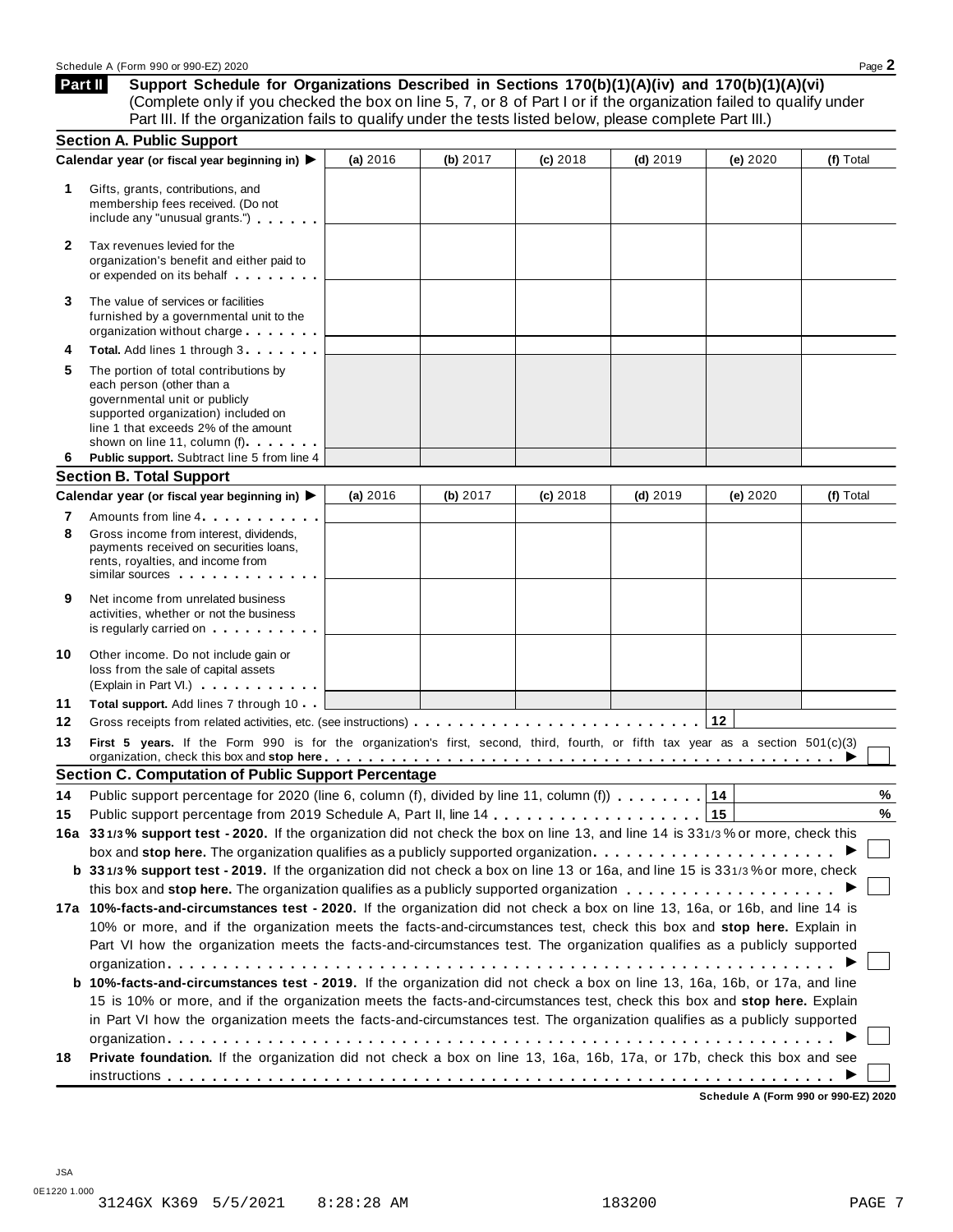#### **Support Schedule for Organizations Described in Section 509(a)(2) Part III**

(Complete only if you checked the box on line 10 of Part I or if the organization failed to qualify under Part II. If the organization fails to qualify under the tests listed below, please complete Part II.)

|           | <b>Section A. Public Support</b>                                                                                                                                                                                                     |            |          |            |            |                                      |             |
|-----------|--------------------------------------------------------------------------------------------------------------------------------------------------------------------------------------------------------------------------------------|------------|----------|------------|------------|--------------------------------------|-------------|
|           | Calendar year (or fiscal year beginning in) $\blacktriangleright$                                                                                                                                                                    | (a) 2016   | (b) 2017 | $(c)$ 2018 | $(d)$ 2019 | (e) 2020                             | (f) Total   |
| 1.        | Gifts, grants, contributions, and membership fees                                                                                                                                                                                    |            |          |            |            |                                      |             |
|           | received. (Do not include any "unusual grants.")                                                                                                                                                                                     | 51,616.    | 52,280.  | 56,748     | 48,610.    | 40,965                               | 250,219.    |
| 2         | Gross receipts from admissions, merchandise                                                                                                                                                                                          |            |          |            |            |                                      |             |
|           | sold or services performed, or facilities                                                                                                                                                                                            |            |          |            |            |                                      |             |
|           | furnished in any activity that is related to the                                                                                                                                                                                     |            |          |            |            |                                      |             |
|           | organization's tax-exempt purpose                                                                                                                                                                                                    | 36,308.    | 36,136.  | 40,751     | 25,402.    |                                      | 138,597.    |
| 3         | Gross receipts from activities that are not an                                                                                                                                                                                       |            |          |            |            |                                      |             |
|           | unrelated trade or business under section 513                                                                                                                                                                                        |            |          |            |            |                                      | 0.          |
| 4         | Tax revenues levied for the                                                                                                                                                                                                          |            |          |            |            |                                      |             |
|           | organization's benefit and either paid to                                                                                                                                                                                            |            |          |            |            |                                      |             |
|           | or expended on its behalf <b>contains the set of the set of the set of the set of the set of the set of the set of the set of the set of the set of the set of the set of the set of the set of the set of the set of the set of</b> |            |          |            |            |                                      | 0.          |
| 5         | The value of services or facilities                                                                                                                                                                                                  |            |          |            |            |                                      |             |
|           | furnished by a governmental unit to the                                                                                                                                                                                              |            |          |            |            |                                      |             |
|           | organization without charge                                                                                                                                                                                                          |            |          |            |            |                                      | 0.          |
| 6         | <b>Total.</b> Add lines 1 through 5                                                                                                                                                                                                  | 87,924.    | 88, 416. | 97,499     | 74,012     | 40,965                               | 388,816.    |
|           | 7a Amounts included on lines 1, 2, and 3                                                                                                                                                                                             |            |          |            |            |                                      |             |
|           | received from disqualified persons                                                                                                                                                                                                   |            |          |            |            |                                      | 0.          |
|           | <b>b</b> Amounts included on lines 2 and 3                                                                                                                                                                                           |            |          |            |            |                                      |             |
|           | received from other than disqualified                                                                                                                                                                                                |            |          |            |            |                                      |             |
|           | persons that exceed the greater of \$5,000                                                                                                                                                                                           |            |          |            |            |                                      | 0.          |
|           | or 1% of the amount on line 13 for the year                                                                                                                                                                                          |            |          |            |            |                                      | 0.          |
| 8         | c Add lines 7a and 7b<br>Public support. (Subtract line 7c from                                                                                                                                                                      |            |          |            |            |                                      |             |
|           |                                                                                                                                                                                                                                      |            |          |            |            |                                      | 388,816.    |
|           | $line 6.)$<br><b>Section B. Total Support</b>                                                                                                                                                                                        |            |          |            |            |                                      |             |
|           | Calendar year (or fiscal year beginning in) $\blacktriangleright$                                                                                                                                                                    | (a) $2016$ | (b) 2017 | $(c)$ 2018 | $(d)$ 2019 | (e) 2020                             | (f) Total   |
|           |                                                                                                                                                                                                                                      | 87,924.    | 88, 416. | 97,499     | 74,012.    | 40,965                               | 388,816.    |
| 9         | Amounts from line 6<br>10 a Gross income from interest, dividends,                                                                                                                                                                   |            |          |            |            |                                      |             |
|           | payments received on securities loans,                                                                                                                                                                                               |            |          |            |            |                                      |             |
|           | rents, royalties, and income from similar                                                                                                                                                                                            |            |          |            |            |                                      |             |
|           | sources                                                                                                                                                                                                                              | 18.        | 23.      | 26         | 26.        | 12.                                  | 105.        |
|           | <b>b</b> Unrelated business taxable income (less                                                                                                                                                                                     |            |          |            |            |                                      |             |
|           | section 511 taxes) from businesses                                                                                                                                                                                                   |            |          |            |            |                                      |             |
|           | acquired after June 30, 1975                                                                                                                                                                                                         |            |          |            |            |                                      | 0.          |
|           | c Add lines 10a and 10b                                                                                                                                                                                                              | 18.        | 23.      | 26         | 26         | 12.                                  | 105.        |
| 11        | Net income from unrelated business                                                                                                                                                                                                   |            |          |            |            |                                      |             |
|           | activities not included in line 10b, whether                                                                                                                                                                                         |            |          |            |            |                                      |             |
|           | or not the business is regularly carried on                                                                                                                                                                                          |            |          |            |            |                                      | 0.          |
| 12        | Other income. Do not include gain or                                                                                                                                                                                                 |            |          |            |            |                                      |             |
|           | loss from the sale of capital assets                                                                                                                                                                                                 |            |          |            |            |                                      |             |
|           | (Explain in Part VI.) <b>All Accords</b>                                                                                                                                                                                             |            |          |            |            |                                      |             |
| 13        | Total support. (Add lines 9, 10c, 11,                                                                                                                                                                                                |            |          |            |            |                                      |             |
|           | and 12.) $\cdots$ $\cdots$ $\cdots$ $\cdots$                                                                                                                                                                                         | 87,942.    | 88,439.  | 97,525.    | 74,038.    | 40,977.                              | 388,921.    |
| 14        | First 5 years. If the Form 990 is for the organization's first, second, third, fourth, or fifth tax year as a section $501(c)(3)$                                                                                                    |            |          |            |            |                                      |             |
|           |                                                                                                                                                                                                                                      |            |          |            |            |                                      |             |
|           | Section C. Computation of Public Support Percentage                                                                                                                                                                                  |            |          |            |            |                                      |             |
| 15        |                                                                                                                                                                                                                                      |            |          |            |            | 15                                   | 99.97%      |
| 16        | Public support percentage from 2019 Schedule A, Part III, line 15                                                                                                                                                                    |            |          |            |            | 16                                   | 99.97%      |
|           | Section D. Computation of Investment Income Percentage                                                                                                                                                                               |            |          |            |            |                                      |             |
| 17        | Investment income percentage for 2020 (line 10c, column (f), divided by line 13, column (f)),                                                                                                                                        |            |          |            |            | 17                                   | $.03\%$     |
| 18        |                                                                                                                                                                                                                                      |            |          |            |            | 18                                   | $.03\%$     |
|           | 19a 331/3% support tests - 2020. If the organization did not check the box on line 14, and line 15 is more than 331/3%, and line                                                                                                     |            |          |            |            |                                      |             |
|           | 17 is not more than 331/3%, check this box and stop here. The organization qualifies as a publicly supported organization.                                                                                                           |            |          |            |            |                                      | $\mathbf X$ |
|           |                                                                                                                                                                                                                                      |            |          |            |            |                                      |             |
|           |                                                                                                                                                                                                                                      |            |          |            |            |                                      |             |
|           | <b>b</b> 331/3% support tests - 2019. If the organization did not check a box on line 14 or line 19a, and line 16 is more than 331/3%, and                                                                                           |            |          |            |            |                                      |             |
|           | line 18 is not more than 331/3%, check this box and stop here. The organization qualifies as a publicly supported organization                                                                                                       |            |          |            |            |                                      | ▸           |
| 20<br>JSA | Private foundation. If the organization did not check a box on line 14, 19a, or 19b, check this box and see instructions<br>0E1221 1.000<br>3124GX K369 5/5/2021                                                                     |            |          |            |            | Schedule A (Form 990 or 990-EZ) 2020 |             |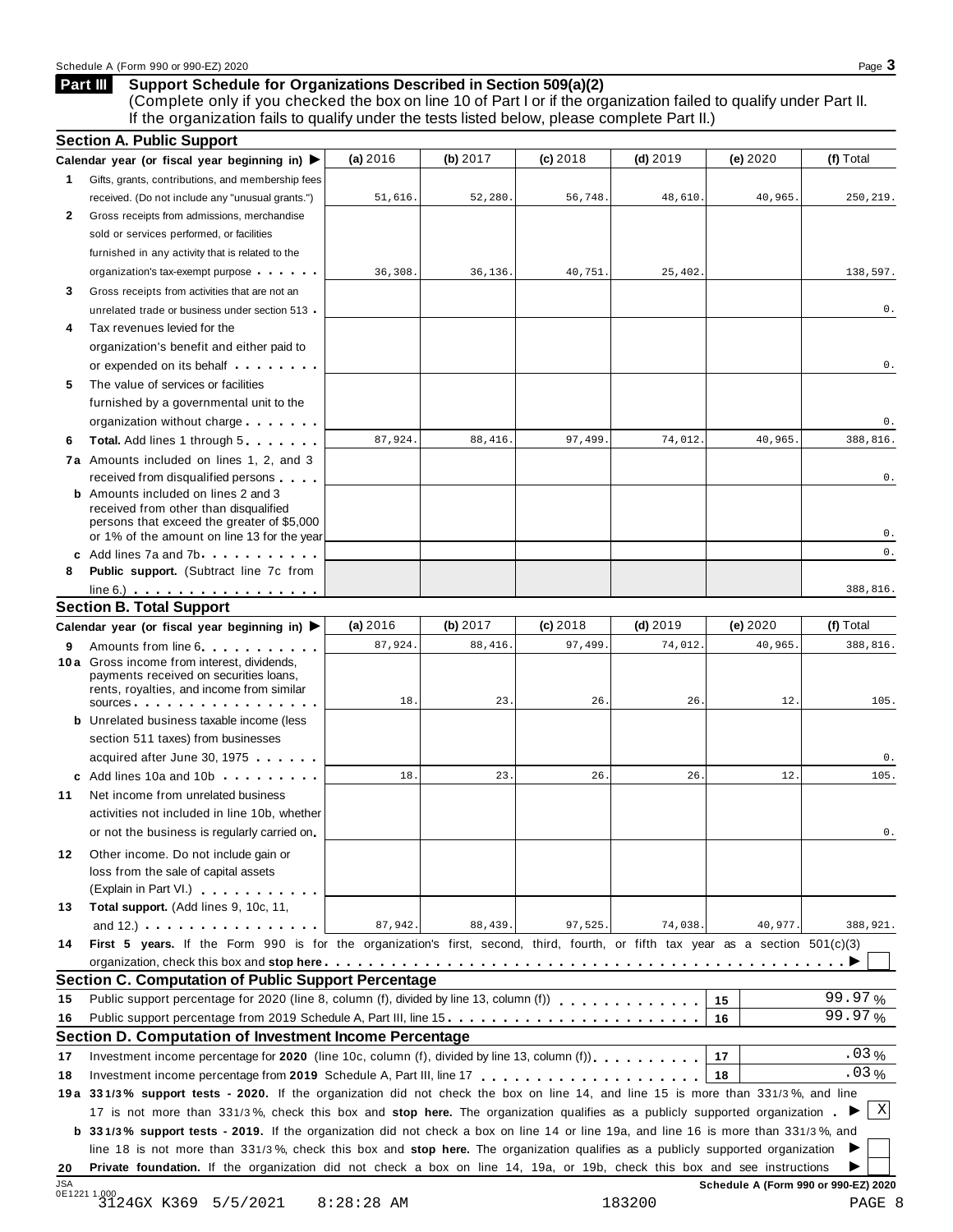# **Part IV Supporting Organizations**

(Complete only if you checked a box in line 12 on Part I. If you checked box 12a, Part I, complete Sections A and B. If you checked box 12b, Part I, complete Sections A and C. If you checked box 12c, Part I, complete Sections A, D, and E. If you checked box 12d, Part I, complete Sections A and D, and complete Part V.)

# **Section A. All Supporting Organizations**

- **1** Are all of the organization's supported organizations listed by name in the organization's governing documents? *If "No," describe in Part VI how the supported organizations are designated. If designated by class or purpose, describe the designation. If historic and continuing relationship, explain.* **1**
- **2** Did the organization have any supported organization that does not have an IRS determination of status under section 509(a)(1) or (2)? *If"Yes," explain in Part VI how the organization determined that the supported organization was described in section 509(a)(1) or (2).*
- **3 a** Did the organization have a supported organization described in section 501(c)(4), (5), or (6)? *If "Yes," answer lines 3b and 3c below.*
- **b** Did the organization confirm that each supported organization qualified under section 501(c)(4), (5), or (6) and | satisfied the public support tests under section 509(a)(2)? *If "Yes," describe in Part VI when and how the organization made the determination.*
- **c** Did the organization ensure that all support to such organizations was used exclusively for section 170(c)(2)(B) purposes? *If"Yes," explain in Part VI what controls the organization put in place to ensure such use.*
- **4 a** Was any supported organization not organized in the United States ("foreign supported organization")? *If "Yes," and if you checked box 12a or 12b in Part I, answer lines 4b and 4c below.*
- **b** Did the organization have ultimate control and discretion in deciding whether to make grants to the foreign | supported organization? *If "Yes," describe in Part VI how the organization had such control and discretion despite being controlled or supervised by or in connection with its supported organizations.*
- **c** Did the organization support any foreign supported organization that does not have an IRS determination | under sections 501(c)(3) and 509(a)(1) or (2)? *If "Yes," explain in Part VI what controls the organization used to ensure that all support to the foreign supported organization was used exclusively for section 170(c)(2)(B) purposes.*
- **5 a** Did the organization add, substitute, or remove any supported organizations during the tax year? *If "Yes,"* answer lines 5b and 5c below (if applicable). Also, provide detail in Part VI, including (i) the names and EIN *numbers of the supported organizations added, substituted, or removed; (ii) the reasons for each such action;* (iii) the authority under the organization's organizing document authorizing such action; and (iv) how the action *was accomplished (such as by amendment to the organizing document).*
- **b Type I or Type II only.** Was any added or substituted supported organization part of a class already designated in the organization's organizing document?
- **c Substitutions only.** Was the substitution the result of an event beyond the organization's control?
- **6** Did the organization provide support (whether in the form of grants or the provision of services or facilities) to anyone other than (i) its supported organizations, (ii) individuals that are part of the charitable class benefited by one or more of its supported organizations, or (iii) other supporting organizations that also support or benefit one or more of the filing organization's supported organizations? *If"Yes," provide detail in Part VI.*
- **7** Did the organization provide a grant, loan, compensation, or other similar payment to a substantial contributor (as defined in section 4958(c)(3)(C)), a family member of a substantial contributor, or a 35% controlled entity with regard to a substantial contributor? *If"Yes," complete Part I of Schedule L (Form 990 or 990-EZ).*
- **8** Did the organization make a loan to a disqualified person (as defined in section 4958) not described in line 7? *If "Yes," complete Part I of Schedule L (Form 990 or 990-EZ).*
- **9a** Was the organization controlled directly or indirectly at any time during the tax year by one or more | disqualified persons, as defined in section 4946 (other than foundation managers and organizations described in section 509(a)(1) or (2))? *If"Yes," provide detail in Part VI.*
- **b** Did one or more disqualified persons (as defined in line 9a) hold a controlling interest in any entity in which | the supporting organization had an interest? *If"Yes," provide detail in Part VI.*
- **c** Did a disqualified person (as defined in line 9a) have an ownership interest in, or derive any personal benefit from, assets in which the supporting organization also had an interest? *If"Yes," provide detail in Part VI.*
- **10a** Was the organization subject to the excess business holdings rules of section 4943 because of section | 4943(f) (regarding certain Type II supporting organizations, and all Type III non-functionally integrated supporting organizations)? *If"Yes," answer line 10b below.*
	- **b** Did the organization have any excess business holdings in the tax year? *(Use Schedule C, Form 4720, to determine whether the organization had excess business holdings.)*

0E1229 1.010

**Yes No**

**2**

**3a**

**3b**

**3c**

**4a**

**4b**

**4c**

**5a**

**5b 5c**

**6**

**7**

**8**

**9a**

**9b**

**9c**

**10a**

### 3124GX K369 5/5/2021 8:28:28 AM 183200 PAGE 9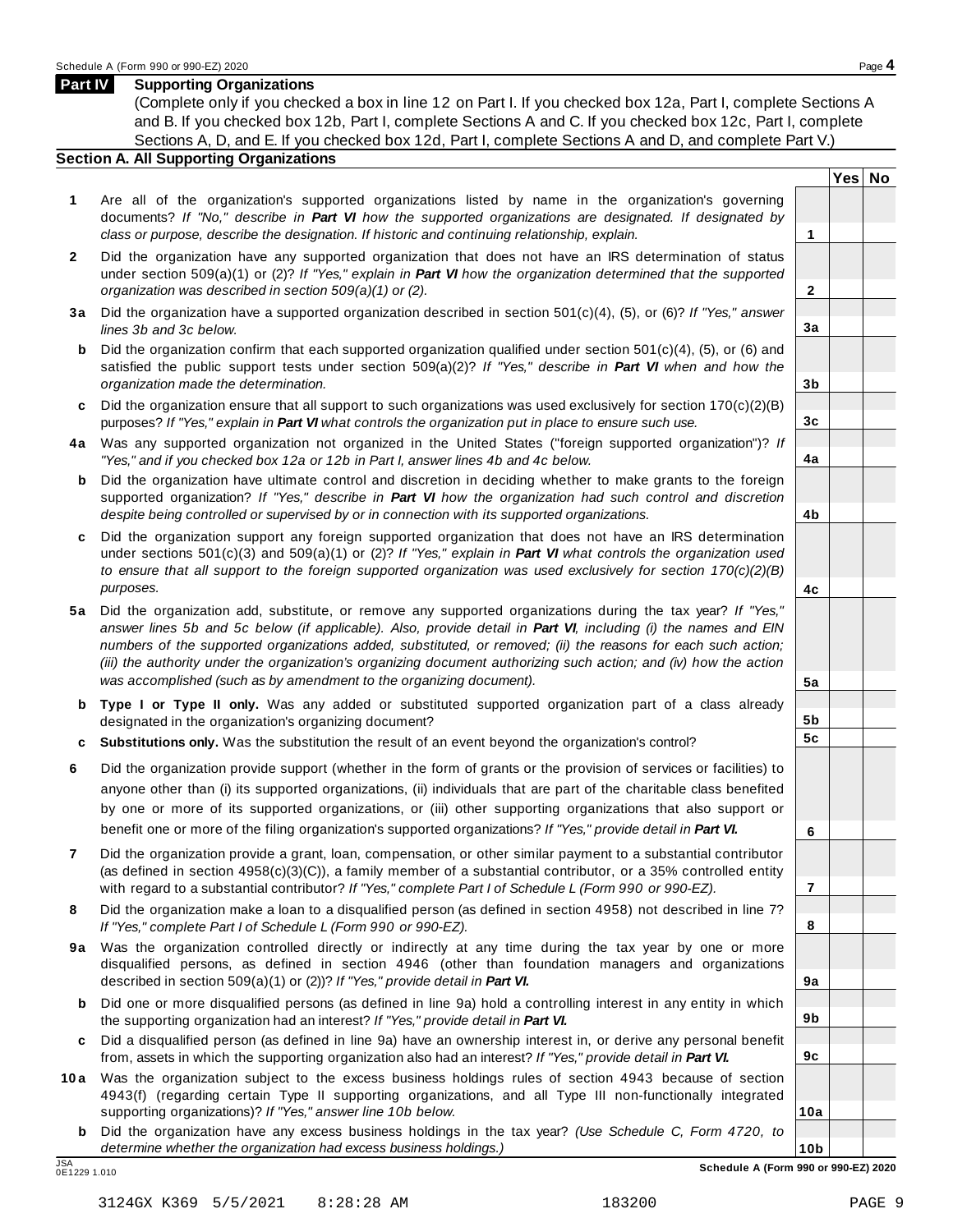|    |                                                                                                                    |                 | Yes⊺ | No |
|----|--------------------------------------------------------------------------------------------------------------------|-----------------|------|----|
| 11 | Has the organization accepted a gift or contribution from any of the following persons?                            |                 |      |    |
| a  | A person who directly or indirectly controls, either alone or together with persons described in lines 11b and     |                 |      |    |
|    | 11c below, the governing body of a supported organization?                                                         | 11a             |      |    |
| b  | A family member of a person described in line 11a above?                                                           | 11 <sub>b</sub> |      |    |
| c  | A 35% controlled entity of a person described in line 11a or 11b above? If "Yes" to line 11a, 11b, or 11c, provide |                 |      |    |
|    | detail in <b>Part VI.</b>                                                                                          | 11c             |      |    |
|    | <b>Section B. Type I Supporting Organizations</b>                                                                  |                 |      |    |
|    |                                                                                                                    |                 | Yes. |    |

| 1            | Did the governing body, members of the governing body, officers acting in their official capacity, or membership of one or<br>more supported organizations have the power to regularly appoint or elect at least a majority of the organization's officers,<br>directors, or trustees at all times during the tax year? If "No," describe in Part VI how the supported organization(s)<br>effectively operated, supervised, or controlled the organization's activities. If the organization had more than one supported<br>organization, describe how the powers to appoint and/or remove officers, directors, or trustees were allocated among the |  |  |
|--------------|------------------------------------------------------------------------------------------------------------------------------------------------------------------------------------------------------------------------------------------------------------------------------------------------------------------------------------------------------------------------------------------------------------------------------------------------------------------------------------------------------------------------------------------------------------------------------------------------------------------------------------------------------|--|--|
|              | supported organizations and what conditions or restrictions, if any, applied to such powers during the tax year.                                                                                                                                                                                                                                                                                                                                                                                                                                                                                                                                     |  |  |
| $\mathbf{2}$ | Did the organization operate for the benefit of any supported organization other than the supported                                                                                                                                                                                                                                                                                                                                                                                                                                                                                                                                                  |  |  |

organization(s) that operated, supervised, or controlled the supporting organization? *If "Yes," explain in Part VI how providing such benefit carried out the purposes of the supported organization(s) that operated, supervised, or controlled the supporting organization.*

### **Section C. Type II Supporting Organizations**

**1 Yes No 1** Were a majority of the organization's directors or trustees during the tax year also a majority of the directors or trustees of each of the organization's supported organization(s)? *If"No," describe in Part VI how control or management of the supporting organization was vested in the same persons that controlled or managed the supported organization(s).*

# **Section D. All Type III Supporting Organizations**

|              |                                                                                                                                                                                                                                                                                                                                                                                                                                                                             |  | Yes⊺ |  |
|--------------|-----------------------------------------------------------------------------------------------------------------------------------------------------------------------------------------------------------------------------------------------------------------------------------------------------------------------------------------------------------------------------------------------------------------------------------------------------------------------------|--|------|--|
|              | Did the organization provide to each of its supported organizations, by the last day of the fifth month of the<br>organization's tax year, (i) a written notice describing the type and amount of support provided during the prior<br>tax year, (ii) a copy of the Form 990 that was most recently filed as of the date of notification, and (iii) copies of<br>the organization's governing documents in effect on the date of notification, to the extent not previously |  |      |  |
|              | provided?                                                                                                                                                                                                                                                                                                                                                                                                                                                                   |  |      |  |
| $\mathbf{2}$ | Were any of the organization's officers, directors, or trustees either (i) appointed or elected by the supported<br>organization(s) or (ii) serving on the governing body of a supported organization? If "No," explain in <b>Part VI</b> how                                                                                                                                                                                                                               |  |      |  |
|              | the organization maintained a close and continuous working relationship with the supported organization(s).                                                                                                                                                                                                                                                                                                                                                                 |  |      |  |
| 3            | By reason of the relationship described in line 2, above, did the organization's supported organizations have<br>a significant voice in the organization's investment policies and in directing the use of the organization's<br>income or assets at all times during the tax year? If "Yes," describe in Part VI the role the organization's                                                                                                                               |  |      |  |
|              | supported organizations played in this regard.                                                                                                                                                                                                                                                                                                                                                                                                                              |  |      |  |

# **Section E. Type III Functionally Integrated Supporting Organizations**

|                                                | Check the box next to the method that the organization used to satisfy the Integral Part Test during the year (see instructions). |  |  |        |  |  |
|------------------------------------------------|-----------------------------------------------------------------------------------------------------------------------------------|--|--|--------|--|--|
|                                                | The organization satisfied the Activities Test. Complete line 2 below.                                                            |  |  |        |  |  |
| b                                              | The organization is the parent of each of its supported organizations. Complete line 3 below.                                     |  |  |        |  |  |
|                                                | The organization supported a governmental entity. Describe in Part VI how you supported a governmental entity (see instructions). |  |  |        |  |  |
| Activities Test. Answer lines 2a and 2b below. |                                                                                                                                   |  |  | Yes No |  |  |
|                                                |                                                                                                                                   |  |  |        |  |  |

| a      | Did substantially all of the organization's activities during the tax year directly further the exempt purposes of<br>the supported organization(s) to which the organization was responsive? If "Yes," then in Part VI identify<br>those supported organizations and explain how these activities directly furthered their exempt purposes,<br>how the organization was responsive to those supported organizations, and how the organization determined<br>that these activities constituted substantially all of its activities. | 2a |  |
|--------|-------------------------------------------------------------------------------------------------------------------------------------------------------------------------------------------------------------------------------------------------------------------------------------------------------------------------------------------------------------------------------------------------------------------------------------------------------------------------------------------------------------------------------------|----|--|
|        | <b>b</b> Did the activities described in line 2a, above, constitute activities that, but for the organization's involvement,<br>one or more of the organization's supported organization(s) would have been engaged in? If "Yes," explain in<br><b>Part VI</b> the reasons for the organization's position that its supported organization(s) would have engaged in<br>these activities but for the organization's involvement.                                                                                                     | 2b |  |
| 3<br>a | Parent of Supported Organizations. Answer lines 3a and 3b below.<br>Did the organization have the power to regularly appoint or elect a majority of the officers, directors, or<br>trustees of each of the supported organizations? If "Yes" or "No," provide details in Part VI.                                                                                                                                                                                                                                                   | 3a |  |
|        | <b>b</b> Did the organization exercise a substantial degree of direction over the policies, programs, and activities of each<br>of its supported organizations? If "Yes," describe in Part VI the role played by the organization in this regard.                                                                                                                                                                                                                                                                                   | 3b |  |

**2**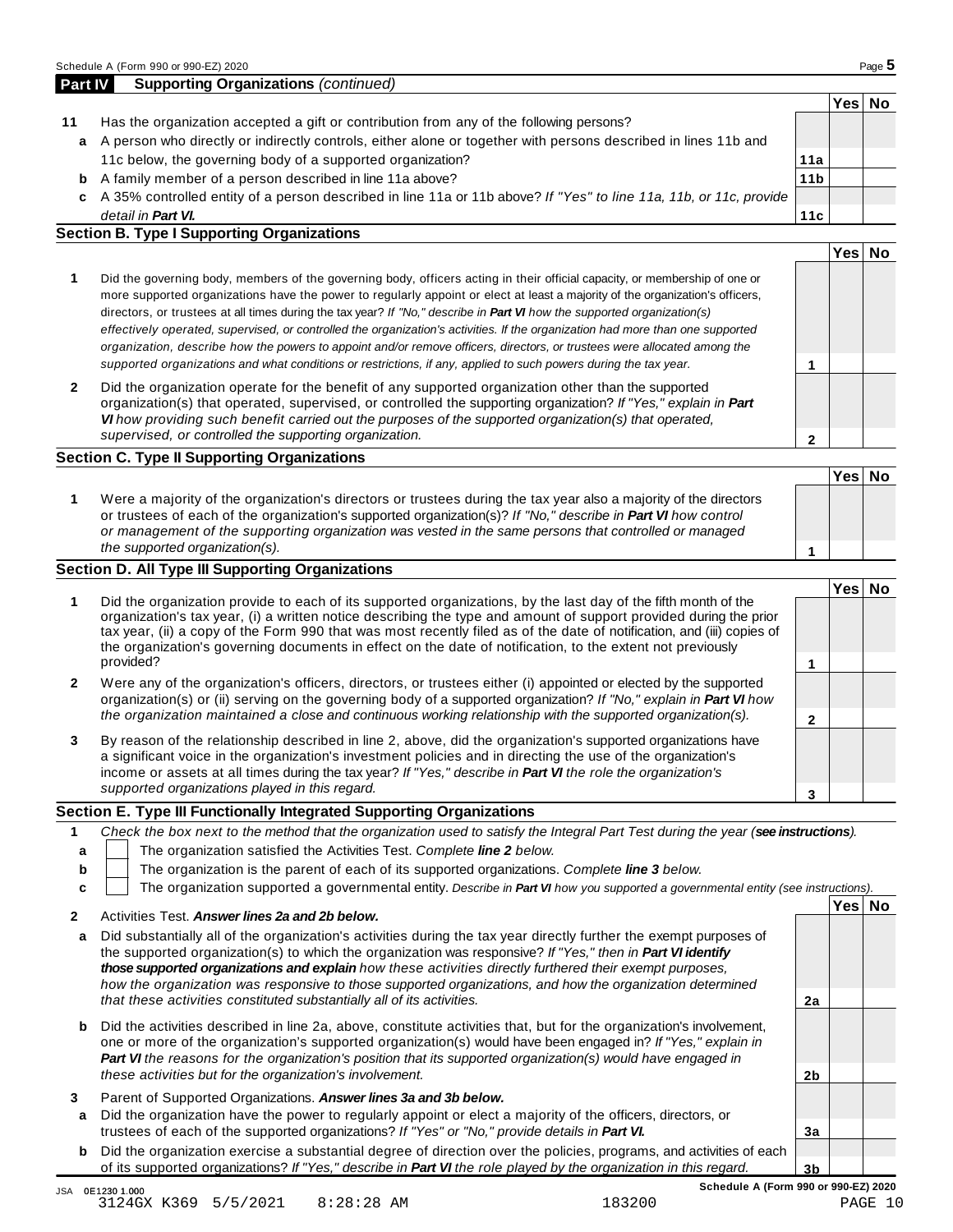# **Part V Type III Non-Functionally Integrated 509(a)(3) Supporting Organizations 1** Check here if the organization satisfied the Integral Part Test as a qualifying trust on Nov. 20, 1970 (*explain in Part VI*). **See instructions.** All other Type III non-functionally integrated supporting organizations must complete Sections A through E.

|              | Section A - Adjusted Net Income                                                  |                | (A) Prior Year | (B) Current Year<br>(optional) |
|--------------|----------------------------------------------------------------------------------|----------------|----------------|--------------------------------|
| 1.           | Net short-term capital gain                                                      | $\mathbf{1}$   |                |                                |
| $\mathbf{2}$ | Recoveries of prior-year distributions                                           | $\mathbf 2$    |                |                                |
| 3            | Other gross income (see instructions)                                            | 3              |                |                                |
| 4            | Add lines 1 through 3.                                                           | 4              |                |                                |
|              | 5 Depreciation and depletion                                                     | 5              |                |                                |
|              | 6 Portion of operating expenses paid or incurred for production or collection of |                |                |                                |
|              | gross income or for management, conservation, or maintenance of property         |                |                |                                |
|              | held for production of income (see instructions)                                 | 6              |                |                                |
| 7            | Other expenses (see instructions)                                                | $\overline{7}$ |                |                                |
| 8            | Adjusted Net Income (subtract lines 5, 6, and 7 from line 4)                     | 8              |                |                                |
|              | <b>Section B - Minimum Asset Amount</b>                                          |                | (A) Prior Year | (B) Current Year<br>(optional) |
| $\mathbf 1$  | Aggregate fair market value of all non-exempt-use assets (see                    |                |                |                                |
|              | instructions for short tax year or assets held for part of year):                |                |                |                                |
|              | a Average monthly value of securities                                            | 1a             |                |                                |
|              | <b>b</b> Average monthly cash balances                                           | 1 <sub>b</sub> |                |                                |
|              | c Fair market value of other non-exempt-use assets                               | 1 <sub>c</sub> |                |                                |
|              | d Total (add lines 1a, 1b, and 1c)                                               | 1 <sub>d</sub> |                |                                |
|              |                                                                                  |                |                |                                |
|              | e Discount claimed for blockage or other factors (explain in detail in Part VI): | 1e             |                |                                |
|              | 2 Acquisition indebtedness applicable to non-exempt-use assets                   | $\mathbf{2}$   |                |                                |
|              | 3 Subtract line 2 from line 1d.                                                  | 3              |                |                                |
| 4            | Cash deemed held for exempt use. Enter 0.015 of line 3 (for greater amount,      |                |                |                                |
|              | see instructions).                                                               | 4              |                |                                |
|              | 5 Net value of non-exempt-use assets (subtract line 4 from line 3)               | 5              |                |                                |
| 6            | Multiply line 5 by 0.035.                                                        | $6\phantom{1}$ |                |                                |
| $\mathbf{7}$ | Recoveries of prior-year distributions                                           | $\overline{7}$ |                |                                |
| 8            | Minimum Asset Amount (add line 7 to line 6)                                      | 8              |                |                                |
|              | <b>Section C - Distributable Amount</b>                                          |                |                | <b>Current Year</b>            |
| $\mathbf 1$  | Adjusted net income for prior year (from Section A, line 8, column A)            | $\mathbf{1}$   |                |                                |
| $\mathbf{2}$ | Enter 0.85 of line 1.                                                            | $\mathbf 2$    |                |                                |
| 3            | Minimum asset amount for prior year (from Section B, line 8, column A)           | 3              |                |                                |
| 4            | Enter greater of line 2 or line 3.                                               | 4              |                |                                |
|              | 5 Income tax imposed in prior year                                               | 5              |                |                                |
| 6            | Distributable Amount. Subtract line 5 from line 4, unless subject to             |                |                |                                |
|              | emergency temporary reduction (see instructions).                                | 6              |                |                                |

**7** Check here if the current year is the organization's first as a non-functionally integrated Type III supporting organization (see instructions).

**Schedule A (Form 990 or 990-EZ) 2020**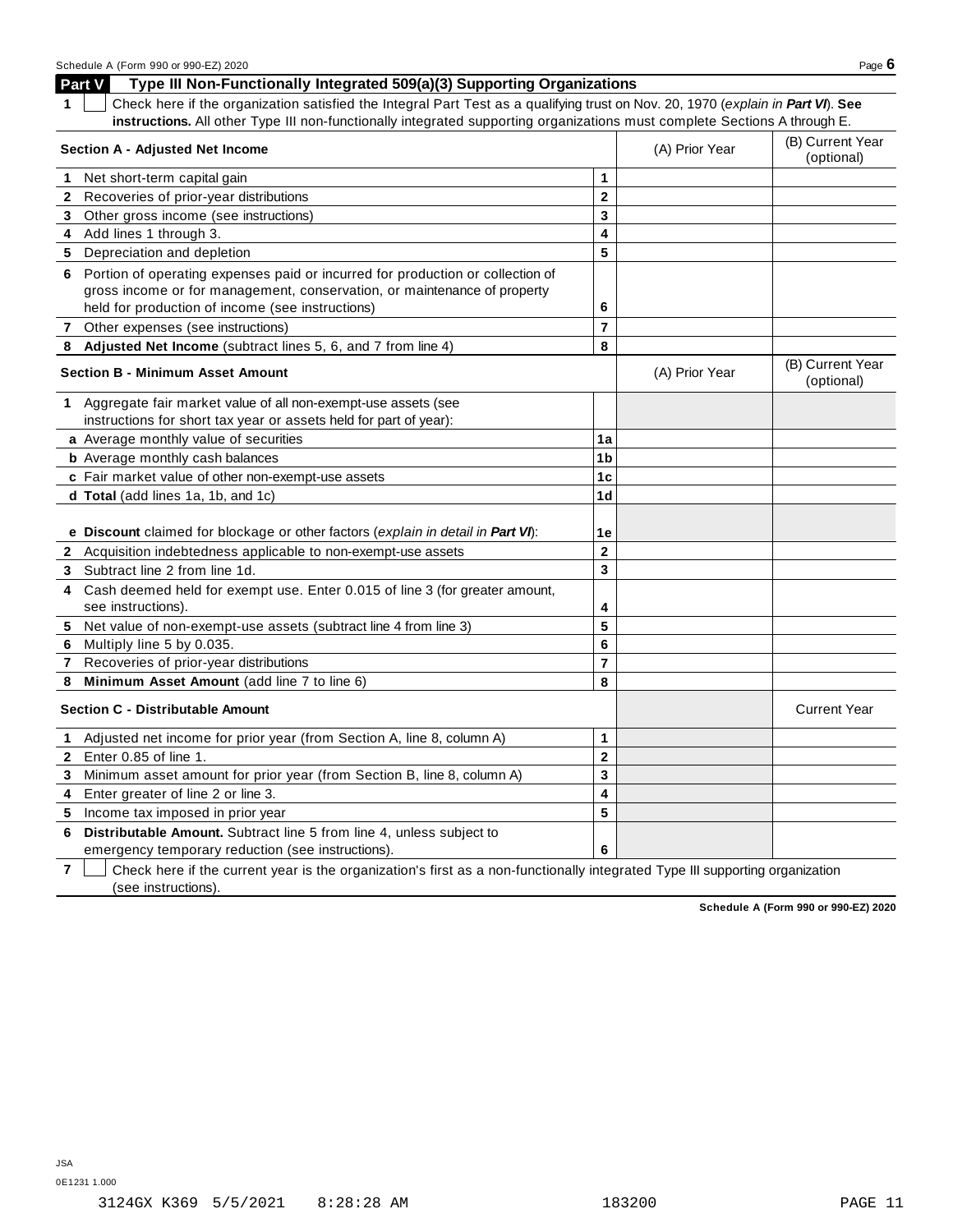|                                                         | Schedule A (Form 990 or 990-EZ) 2020                                                       |                                    |                                       |                | Page 7                                  |  |  |  |
|---------------------------------------------------------|--------------------------------------------------------------------------------------------|------------------------------------|---------------------------------------|----------------|-----------------------------------------|--|--|--|
| Part V                                                  | Type III Non-Functionally Integrated 509(a)(3) Supporting Organizations (continued)        |                                    |                                       |                |                                         |  |  |  |
| <b>Section D - Distributions</b><br><b>Current Year</b> |                                                                                            |                                    |                                       |                |                                         |  |  |  |
| 1                                                       | Amounts paid to supported organizations to accomplish exempt purposes                      |                                    |                                       | 1              |                                         |  |  |  |
| $\mathbf{2}$                                            | Amounts paid to perform activity that directly furthers exempt purposes of supported       |                                    |                                       |                |                                         |  |  |  |
|                                                         | organizations, in excess of income from activity                                           |                                    |                                       | $\mathbf{2}$   |                                         |  |  |  |
| 3                                                       | Administrative expenses paid to accomplish exempt purposes of supported organizations      | 3                                  |                                       |                |                                         |  |  |  |
| 4                                                       | Amounts paid to acquire exempt-use assets                                                  | 4                                  |                                       |                |                                         |  |  |  |
| 5                                                       | Qualified set-aside amounts (prior IRS approval required - provide details in Part VI)     |                                    |                                       | 5              |                                         |  |  |  |
| 6                                                       | Other distributions (describe in Part VI). See instructions.                               |                                    |                                       | 6              |                                         |  |  |  |
| 7                                                       | Total annual distributions. Add lines 1 through 6.                                         |                                    |                                       | $\overline{7}$ |                                         |  |  |  |
| 8                                                       | Distributions to attentive supported organizations to which the organization is responsive |                                    |                                       |                |                                         |  |  |  |
|                                                         | (provide details in Part VI). See instructions.                                            |                                    |                                       | 8              |                                         |  |  |  |
| 9                                                       | Distributable amount for 2020 from Section C, line 6                                       |                                    |                                       | 9              |                                         |  |  |  |
| 10                                                      | Line 8 amount divided by line 9 amount                                                     |                                    |                                       | 10             |                                         |  |  |  |
|                                                         |                                                                                            |                                    | (ii)                                  |                | (iii)                                   |  |  |  |
|                                                         | Section E - Distribution Allocations (see instructions)                                    | (i)<br><b>Excess Distributions</b> | <b>Underdistributions</b><br>Pre-2020 |                | <b>Distributable</b><br>Amount for 2020 |  |  |  |
| 1                                                       | Distributable amount for 2020 from Section C, line 6                                       |                                    |                                       |                |                                         |  |  |  |
| $\mathbf{2}$                                            | Underdistributions, if any, for years prior to 2020                                        |                                    |                                       |                |                                         |  |  |  |
|                                                         | (reasonable cause required - explain in Part VI). See                                      |                                    |                                       |                |                                         |  |  |  |
|                                                         | instructions.                                                                              |                                    |                                       |                |                                         |  |  |  |
| 3                                                       | Excess distributions carryover, if any, to 2020                                            |                                    |                                       |                |                                         |  |  |  |
| a                                                       | From 2015 $\frac{1}{2}$                                                                    |                                    |                                       |                |                                         |  |  |  |
| b                                                       | From 2016 <b>Figure 1.1</b>                                                                |                                    |                                       |                |                                         |  |  |  |
| c                                                       | From 2017 <b>Figure 1.1 (19)</b>                                                           |                                    |                                       |                |                                         |  |  |  |
| d                                                       | $From 2018$                                                                                |                                    |                                       |                |                                         |  |  |  |
| е                                                       | From 2019                                                                                  |                                    |                                       |                |                                         |  |  |  |
| f                                                       | Total of lines 3a through 3e                                                               |                                    |                                       |                |                                         |  |  |  |
| g                                                       | Applied to underdistributions of prior years                                               |                                    |                                       |                |                                         |  |  |  |
| h                                                       | Applied to 2020 distributable amount                                                       |                                    |                                       |                |                                         |  |  |  |
| j.                                                      | Carryover from 2015 not applied (see instructions)                                         |                                    |                                       |                |                                         |  |  |  |
|                                                         | Remainder. Subtract lines 3g, 3h, and 3i from line 3f.                                     |                                    |                                       |                |                                         |  |  |  |
| 4                                                       | Distributions for 2020 from                                                                |                                    |                                       |                |                                         |  |  |  |
|                                                         | Section D, line 7:<br>\$                                                                   |                                    |                                       |                |                                         |  |  |  |
| a                                                       | Applied to underdistributions of prior years                                               |                                    |                                       |                |                                         |  |  |  |
| b                                                       | Applied to 2020 distributable amount                                                       |                                    |                                       |                |                                         |  |  |  |
| c                                                       | Remainder. Subtract lines 4a and 4b from line 4                                            |                                    |                                       |                |                                         |  |  |  |
| 5                                                       | Remaining underdistributions for years prior to 2020, if                                   |                                    |                                       |                |                                         |  |  |  |
|                                                         | any. Subtract lines 3g and 4a from line 2. For result                                      |                                    |                                       |                |                                         |  |  |  |
|                                                         | greater than zero, explain in Part VI. See instructions.                                   |                                    |                                       |                |                                         |  |  |  |
| 6                                                       | Remaining underdistributions for 2020. Subtract lines 3h                                   |                                    |                                       |                |                                         |  |  |  |
|                                                         | and 4b from line 1. For result greater than zero, explain in                               |                                    |                                       |                |                                         |  |  |  |
|                                                         | Part VI. See instructions.                                                                 |                                    |                                       |                |                                         |  |  |  |
| $\overline{7}$                                          | Excess distributions carryover to 2021. Add lines 3j                                       |                                    |                                       |                |                                         |  |  |  |
|                                                         | and 4c.                                                                                    |                                    |                                       |                |                                         |  |  |  |
| 8                                                       | Breakdown of line 7:                                                                       |                                    |                                       |                |                                         |  |  |  |
| a                                                       | Excess from 2016                                                                           |                                    |                                       |                |                                         |  |  |  |
| b                                                       | Excess from 2017                                                                           |                                    |                                       |                |                                         |  |  |  |
| c                                                       | Excess from 2018                                                                           |                                    |                                       |                |                                         |  |  |  |
| d                                                       | Excess from 2019                                                                           |                                    |                                       |                |                                         |  |  |  |
| e                                                       | Excess from 2020                                                                           |                                    |                                       |                |                                         |  |  |  |

**Schedule A (Form 990 or 990-EZ) 2020**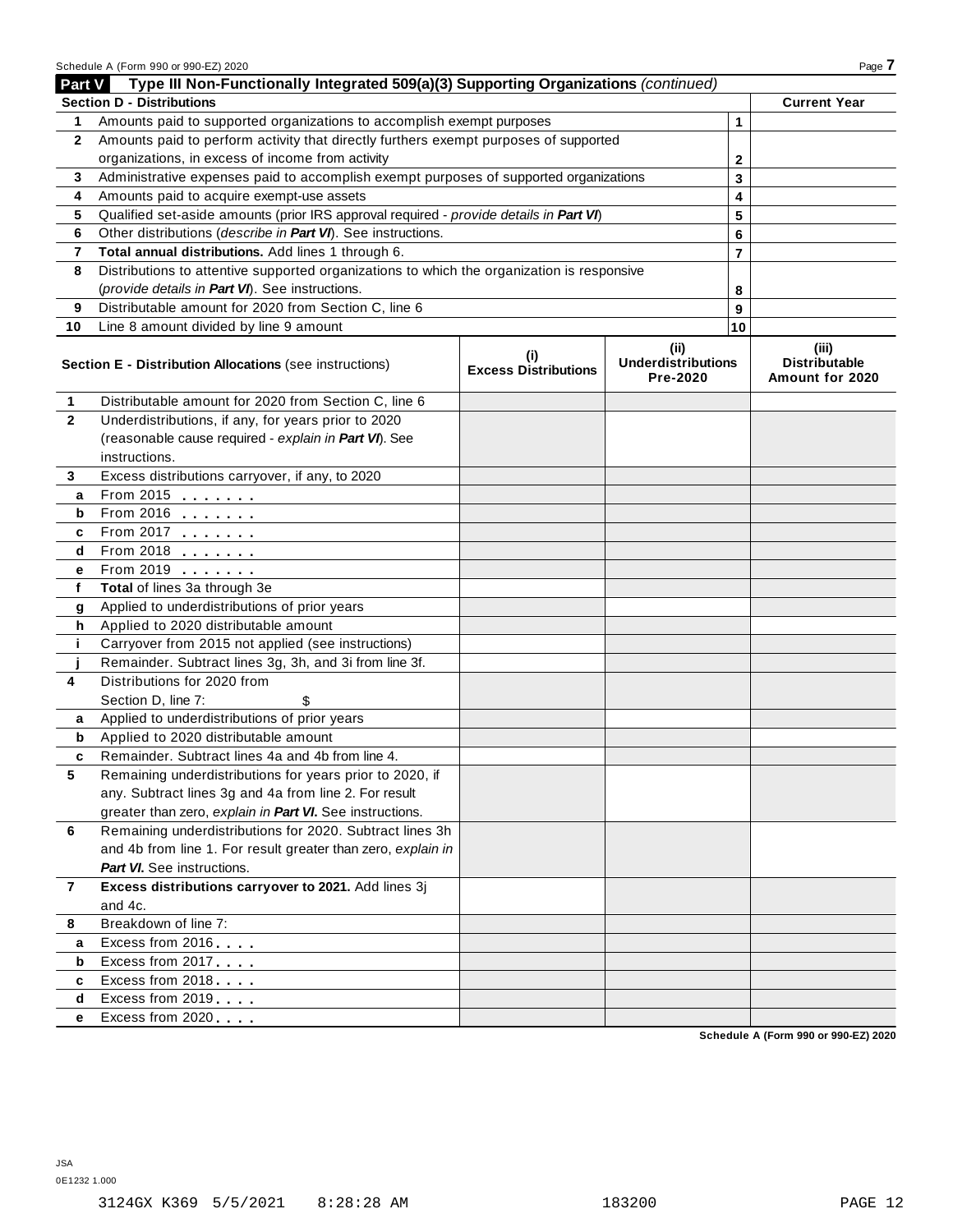# <span id="page-11-0"></span>**SCHEDULE O** Supplemental Information to Form 990 or 990-EZ DAMB No. 1545-0047

(Form 990 or 990-EZ) Complete to provide information for responses to specific questions on  $2020$ Form 990 or 990-EZ or to provide any additional information.<br>
Attach to Form 990 or 990-EZ.<br>
Open to Public

**Inspection** Department of the Treasury<br>Internal Revenue Service Internal Revenue Service<br>Internal Revenue Service<br>Name of the organization<br>Name of the organization WORTHINGTON HILLS CIVIC ASSOCIATION 55-0810411

|                                     | ATTACHMENT 1 |
|-------------------------------------|--------------|
| FORM 990EZ, PART I - OTHER EXPENSES |              |
| FEES & CHARGES                      | 671.         |
| FOURTH OF JULY ACTIVITIES           | 5,879.       |
| INSURANCE                           | 2,982.       |
| WEBSITE                             | 948.         |
| DUES AND SUBSCRIPTIONS              | 50.          |
| COMMUNITY EVENTS                    | 669.         |
| NEW YEARS DAY WALKE                 | 276.         |
| PRECYCLE                            | 80.          |
| TOTAL                               | 11,555.      |

|                                                     | ATTACHMENT <sub>2</sub> |            |
|-----------------------------------------------------|-------------------------|------------|
| FORM 990EZ, PART II - CASH, SAVINGS AND INVESTMENTS |                         |            |
|                                                     | BEGINNING               | <b>END</b> |
| DESCRIPTION                                         | OF YEAR                 | YEAR<br>OF |
| CASH                                                | 78,410.                 | 81,674.    |
| TOTALS                                              | 78,410.                 | 81,674.    |

FORM 990EZ, PART III - ORGANIZATION'S PRIMARY EXEMPT PURPOSE

WORTHINGTON HILLS CIVIC ASSOCIATION (WHCA) IS DEDICATED TO PROMOTING, CONSERVING AND MAINTAINING THE HEALTH, SAFETY, WELFARE AND CONVENIENCE, COMFORT AND ENJOYMENT OF THE PROPERTY OWNERS AND RESIDENTS OF THE WORTHINGTON HILLS SUBDIVISION OF LAND IN THE TOWNSHIPS OF PERRY AND SHARON, AND ALSO IN THE CITY OF COLUMBUS, FRANKLIN COUNTY, OHIO. WHCA IS COMMITTED TO DEVELOPING AND PROMOTING COMMUNITY PRIDE AND ENHANCING THE QUALITY OF LIFE FOR THE RESIDENTS OF WORTHINGTON HILLS.

ATTACHMENT 4

ATTACHMENT 3

FORM 990EZ, PART III - STATEMENT OF PROGRAM SERVICE ACCOMPLISHMENTS

PROGRAM SERVICE ACCOMPLISHMENT 1